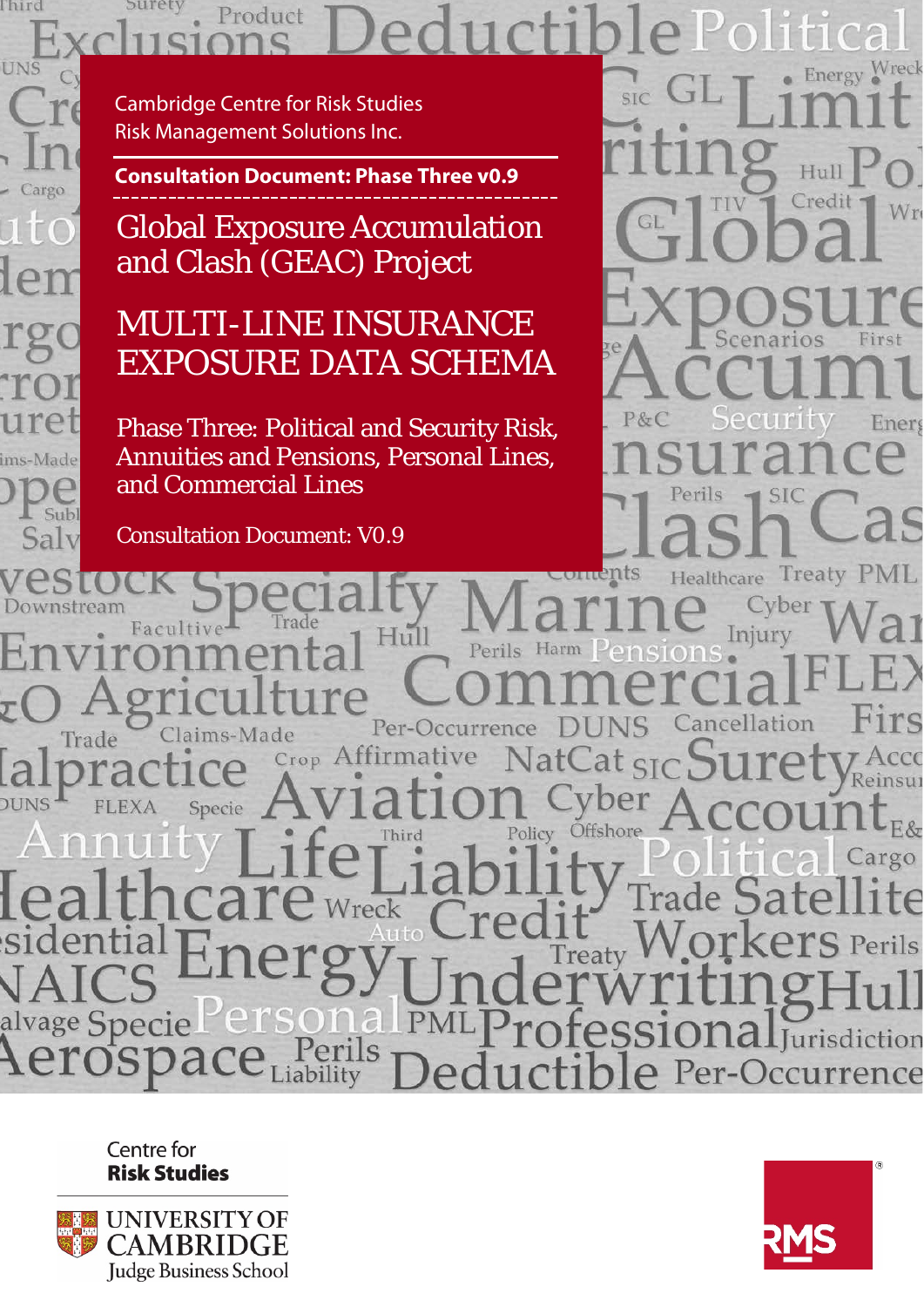# Multi-Line Insurance Exposure Data Schema: Phase Three

# **Consultation Document v0.9**

# **Contents**

| 2.  |  |
|-----|--|
| 3.  |  |
| 4.  |  |
| 5.  |  |
| 6.  |  |
|     |  |
| 8.  |  |
| 9.  |  |
| 10. |  |
| 11. |  |
| 12. |  |
|     |  |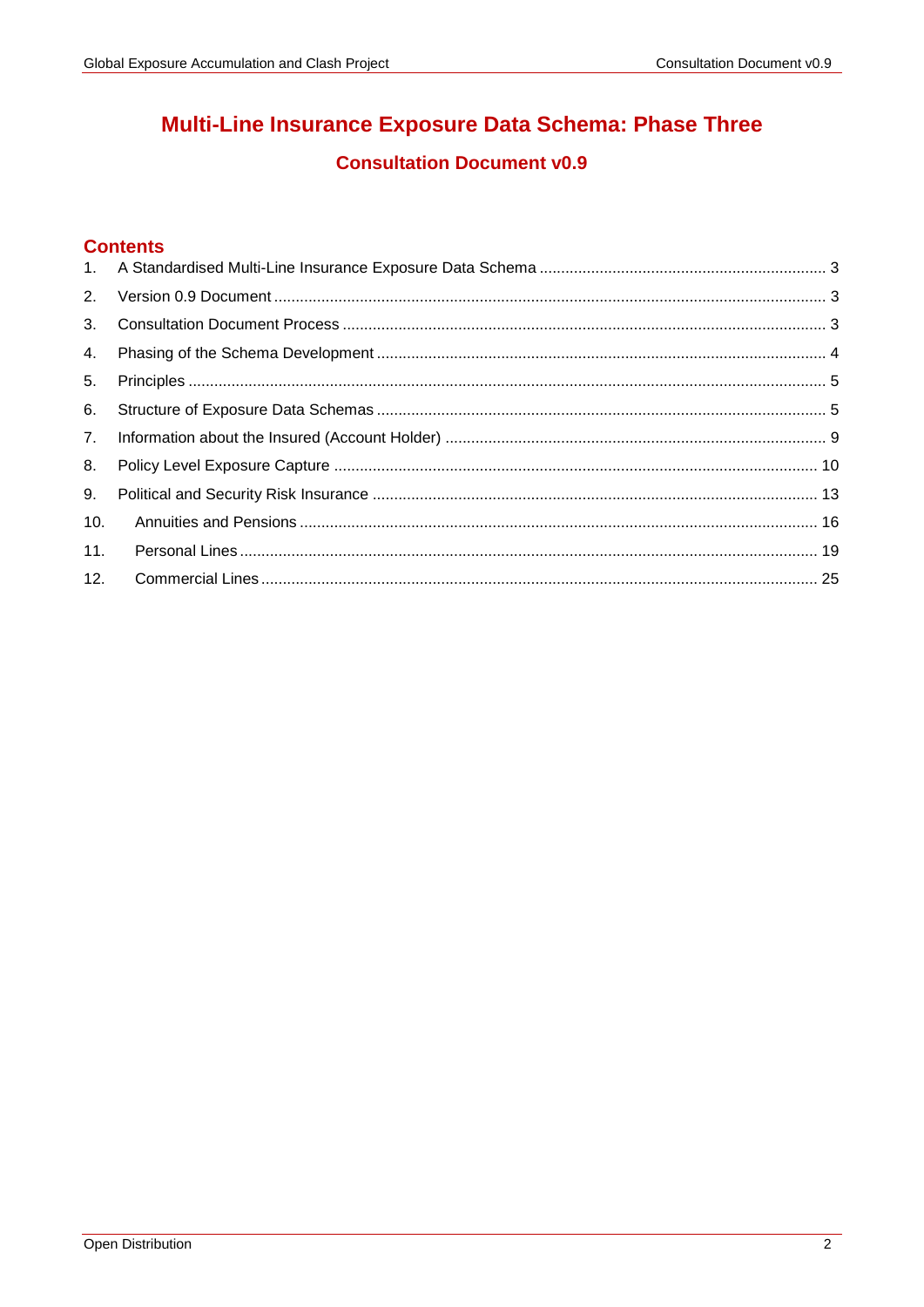### **Part A: Overview and Progress**

# <span id="page-2-0"></span>**1. A Standardised Multi-Line Insurance Exposure Data Schema**

Cambridge Centre for Risk Studies (CCRS) and Risk Management Solutions (RMS) are coordinating the development of a data schema to capture insured exposure in the main lines of insurance business.

### **1.1. Aims and Objectives**

The project will develop an open source multi-line data schema to capture the most significant lines of insurance across all geographical markets. The data standard will be agnostic to the platform on which it is implemented.

The proposed schema will provide a standard minimum set of exposure data fields that will enable insurance industry participants, both insurers and reinsurers, to:

- a) Provide a more comprehensive and standardised framework for monitoring and reporting exposure enterprise-wide and function as a system of record, for risk managers, brokers, consultants, and analysts;
- b) Improve interchanges of data between market players to refine risk transfer to reinsurers and other risk partners, reporting to regulators, and exchanging information for risk co-share, delegated authority, and bordereau activities;
- c) Apply accumulation risk model scenarios for classes of business that currently have less well-developed models available for them;
- d) Support clash model analysis for scenarios that impact multiple lines of insurance;
- e) Enable a new generation of models and risk analytics as well as expand the scope of potential risk management applications.

The schema will aid in the development of a more unified industry through increasing the capability for dialogue and cross communication.

# <span id="page-2-1"></span>**2. Version 0.9 Document**

This document requests feedback on the structure and dictionaries of a proposed exposure data schema for the Phase Three classes of insurance business:

- 3.1 Political & Security Risk
- 3.2 Annuities and Pensions
- 3.3 Personal Lines
- 3.4 Commercial Lines

This is the sixth consultation document and proposes a version 0.9 structure of the Phase Three classes of insurance for the exposure data schema. Through this document, we intend to solicit feedback from the insurance community and continue the dialogue in the schema's ongoing development and validation. We have connected with subject matter experts over the past several months to further develop and expand the phase three schema discussed here.

We are grateful for your feedback and recommendations, and ask that completed consultation documents be submitted to Kayla Strong (k.strong@jbs.cam.ac.uk) by June 5th 2018.

The schema structure for Phase Three classes of insurance starts on page [9](#page-8-1) of this document.

# <span id="page-2-2"></span>**3. Consultation Document Process**

#### **Version 0.1: Principles and Prioritisation**

The first stage of the project involved setting out the key principles and prioritisation of the classes of business for development of the schema. The version 0.1 consultation document, available for download [here,](http://cambridgeriskframework.com/getdocument/69) describes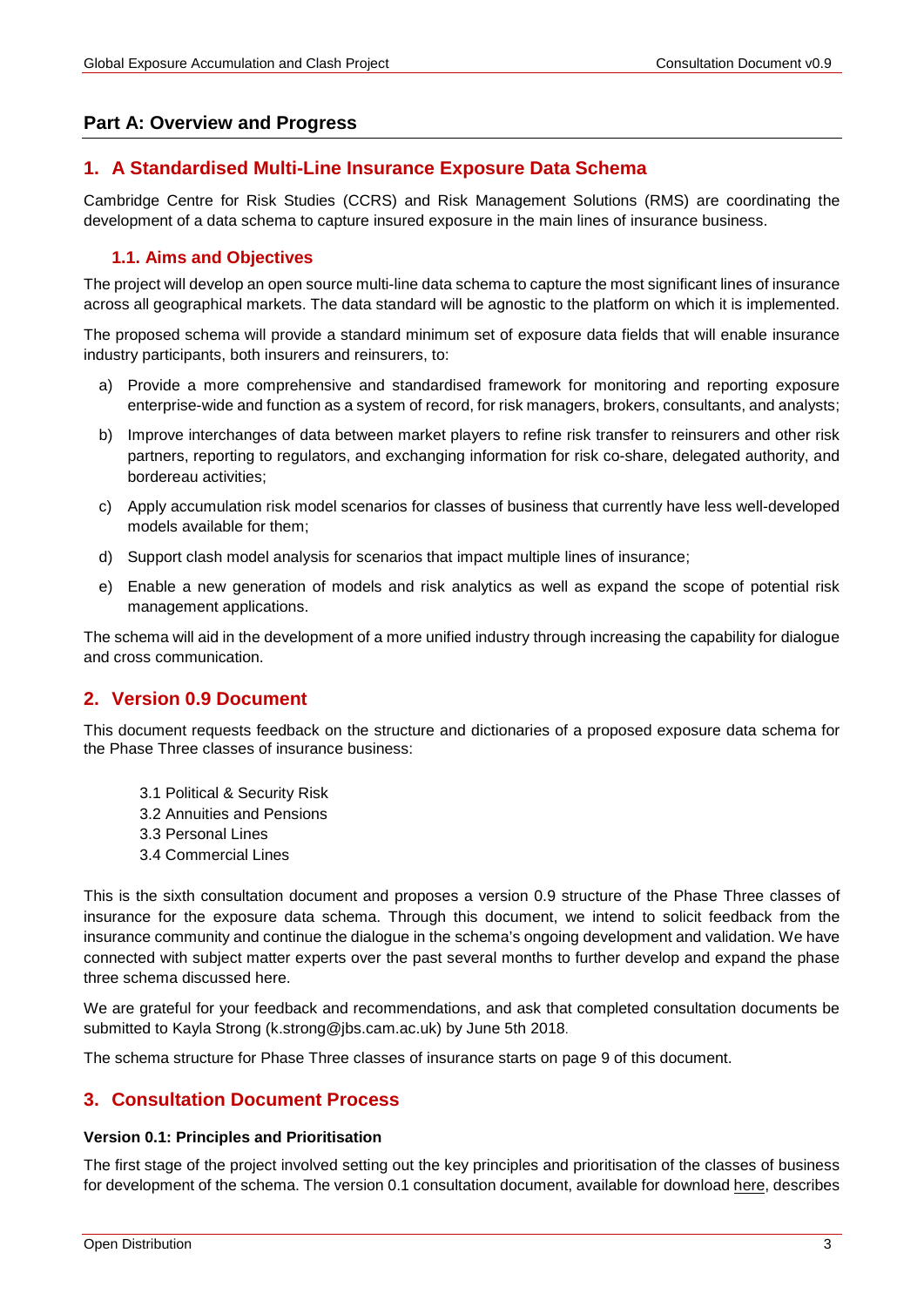the objectives of the project, provides an overview of current market practice, reviews the wide range of existing and proprietary data schemas for different classes of insurance that are currently available and how a data schema can incorporate existing standards and current practice, and proposes a set of principles to be observed when designing the schema.

The v0.1 round of consultation is now closed and we greatly appreciate the feedback that we received and gratefully acknowledge the time and contributions from the various companies and individuals who worked with us to refine the objectives. We also thank those who attended workshops and participated in telephone interviews.

We incorporated the views and feedback from the v0.1 consultation into the planning, phasing, and structure of the proposed data schema.

#### **Version 0.5: Outline Structure and Key Components**

Version 0.5 of the proposed data schema provides an outline structure for each class of business and defines the main categories of exposure data for each class of insurance. We define these as 'dictionaries' – lists of categories that can be applied to accounts to describe and classify pertinent information for accumulation purposes. In version 0.5 we seek to identify all the dictionaries required, but do not attempt to define the content of each of these dictionaries – i.e. the fields and categorisation, lists of asset types, or attributes of the exposures and coverages. This work is completed in version 0.9.

*Please note: we have condensed the V0.5 report for Phase three classes of insurance into the V0.9 report. This is in response to the depth of interviews we have had pertaining to the classes of insurance.* 

#### **Version 0.9 Detailed Structure**

Version 0.9 uses the data structure agreed after the version 0.5 consultation to propose the detailed content of a minimum data requirement specification for that class. This involves identifying the contents of each dictionary in the schema for that class of insurance: i.e. a full listing of all the categories of sub-types of insurance, coverages, insured assets, and their attributes. This document is the V0.9 detailed structure for the Phase 3 classes of insurance.

#### **Version 1.0 Complete Schema**

The feedback from the consultation of version 0.9 is consolidated into a final consensus and published as a Version 1.0 complete minimum data standard for each class of insurance.

Version 1.0 consists of complete listings of field values, reference tables, and definitions.

We expect there to be future versions of the schema for each class of insurance business, Versions 2 and beyond, that could add greater detail and granularity, evolve or extend the schema. At present, however, we propose to develop a minimum data requirement for exposure monitoring and accumulation risk management across many classes of insurance. We prioritise breadth (i.e. developing a standard and unified view across multiple classes of insurance business) over depth (i.e. the level of detail required to capture an insurance class).

### <span id="page-3-0"></span>**4. Phasing of the Schema Development**

The development of the exposure data schema is proceeding in phases:

#### **Phase One**

- 1.1 Casualty Liability
- 1.2 Marine
- 1.3 Energy
- 1.4 Aviation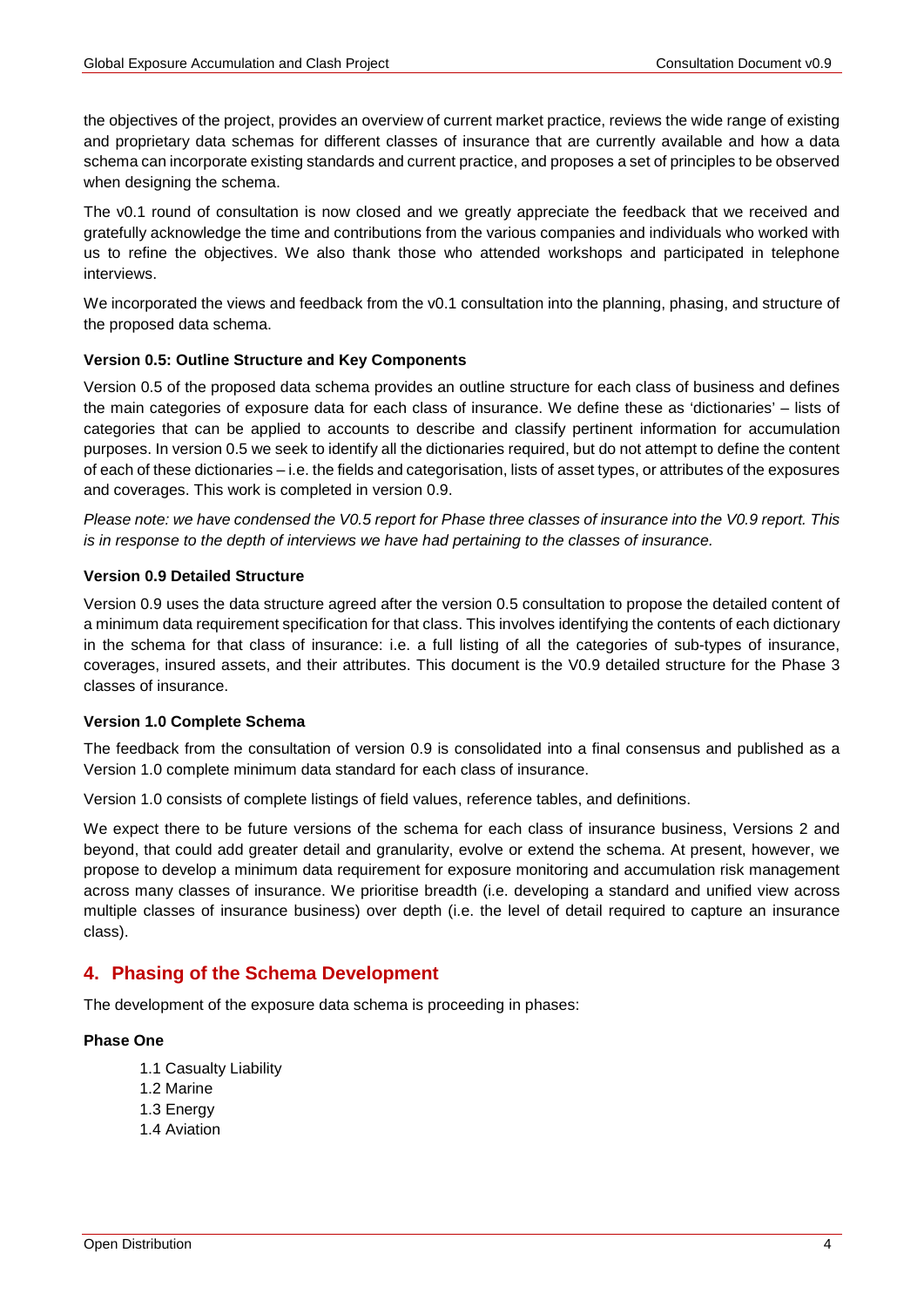#### **Phase Two**

- 2.1 Trade Credit
- 2.2 Surety
- 2.3 Life
- 2.4 Health
- 2.5 Agriculture
- 2.6 Specialised Underwriting Classes

#### **Phase Three**

- 3.1 Political and Security Risk
- 3.2 Annuities and Pensions
- 3.3 Personal Lines
- 3.4 Commercial Lines

### **4.1. Classes of Insurance with Existing Data Schemas**

Existing data schemas already exist for other classes of insurance that are in use and widely adopted. A complete data schema for all classes of insurance will include these existing exposure types. These schemas will not be further refined or published as part of this project, but we recommend using existing current practice for:

- Commercial Property
- Residential Property
- Homeowner Property
- Cyber Insurance
- Workers Compensation

# <span id="page-4-0"></span>**5. Principles**

The following principles, agreed during the v0.1 consultation and afterwards, have guided the development of this exposure data schema. They are described in further detail in the v0.1, available here.

- 1) Exposure and Accumulation Focus
- 2) As Simple as Possible
- 3) Make the Schema Hierarchical and Extensible
- 4) Asset Descriptions Combined with Insurance Coverage
- 5) Make the Data Schema Compatible with Other Standards as Far as Possible

# <span id="page-4-1"></span>**6. Structure of Exposure Data Schemas**

The schema proposes a set of information that can be applied to an individual policy. A policy is an insurance contract with an insured party, either an organisation or an individual. An insured party may represent an 'account' to an insurance practitioner, and an account may consist of several policies, possibly in different classes of insurance.

A policy may have additional schedules attached to it, such as lists of the assets or risk objects (such as people or products) that are being insured under that policy. The schema proposes a minimum set of attributes for each of the assets or risk objects on the schedule.

The schema for each class of business includes of a number of 'dictionaries', or lists of defined categories that can be applied to account holder, policy, asset or risk object details to describe and classify information about them for accumulation purposes. These dictionaries are defined in the schema structures for each class of insurance.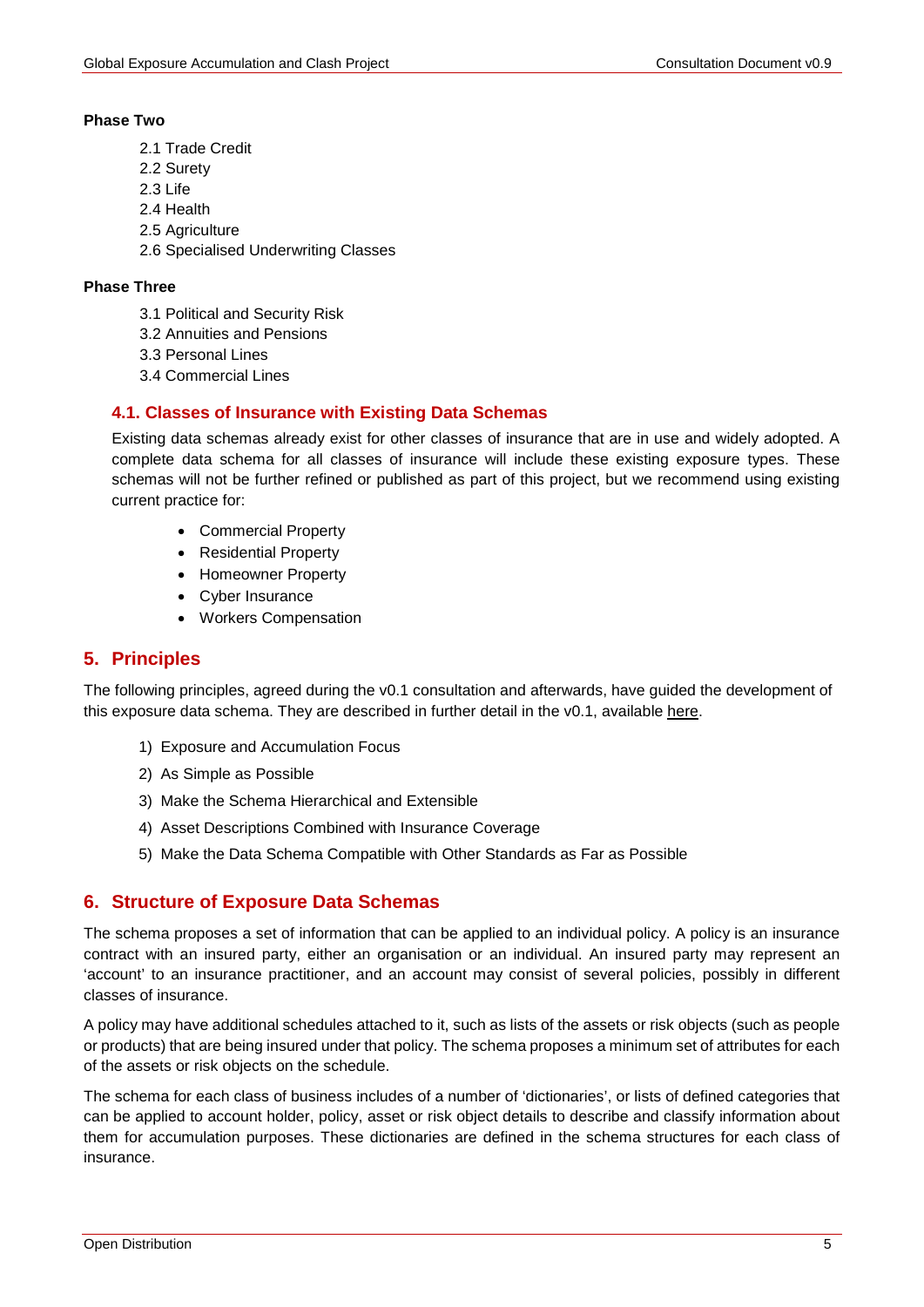### **6.1. Information about the Insured (Account Holder)**

The account holder is identified and categorised with other high-level information that is relevant to exposure management, such as the types of the activities and operations of the account holder.

The information about the insured is standard across all classes of insurance.

For some classes of insurance, such as casualty liability, the characteristics of the insured organisation are the key determinants of the exposure, so in these classes there is a more extensive set of information required regarding the insured.

#### **6.2. Policy Contractual and Financial Structure**

Contract information about the policy is captured, including financial structure, dates of coverage inception and expiration, and the legal jurisdiction in which claims or disputes are settled.

The policy-level financial structure requires information on policy total limit, deductible, co-share and attachment point.

Information on total limit is essential for exposure management. Financial structures for insurance policies can be complex. The data schema provides the capability for defining financial terms in addition to a policy total limit, deductible, co-share and attachment point to any grouping and permutations of individual items on asset types, asset attributes, or locations.

#### **6.3. Type of Insurance**

#### [Dictionary List]

Each policy is characterised by the type of insurance business within the class of insurance, sometimes referred to as a "line" of insurance business, although the term "line" is sometimes applied to the whole class of insurance. Insurance type is provided as a standardised list of categories, as a dictionary (i.e. a list of agreed types) for each class of insurance. Insurance type is the accepted segmentation of the market into the range of insurance products offered to cover sets of assets and insurance needs with appropriate coverages. These products are often written using common contractual templates that are typically modified and customised for specific client needs. The potential for the schema to identify the contractual template used is discussed below.

#### **6.4. Insurance Coverage Type**

For each type of insurance, the schema identifies the coverage type which would be applied, for example physical damage, third party liability, business interruption. There can be multiple types of coverages which can be applied to one type of insurance. In these cases, an individual record will be recorded for each coverage type. For example, within Marine classes of insurance, ports and terminals insurance provides both property damage cover, and business interruption cover. Another example is Commercial General Liability (CGL), which has three coverages: bodily injury and property damage liability, personal and advertising injury liability and medical payments cover. We would list each of these separately within the schema. These are listed in the same table as the type of insurance within this consultation document, to facilitate discussion on their appropriate association to individual sub-types of insurance.

#### **6.5. Schedule of Insured Assets**

The policy can include one or more schedules of assets ('risk objects') being insured under this policy. A schedule is a listing of individual assets. In some cases, only the largest assets will be individually listed on a schedule with all other unlisted assets covered in aggregate under the policy total. The more that individual assets can be specified, the more exposure can be managed with accuracy and confidence. The schema supports the market practice of having assets being described both as schedules of individual assets and aggregate cover for unlisted assets.

For each item in the schedule, the schema provides the capability to assign the following information.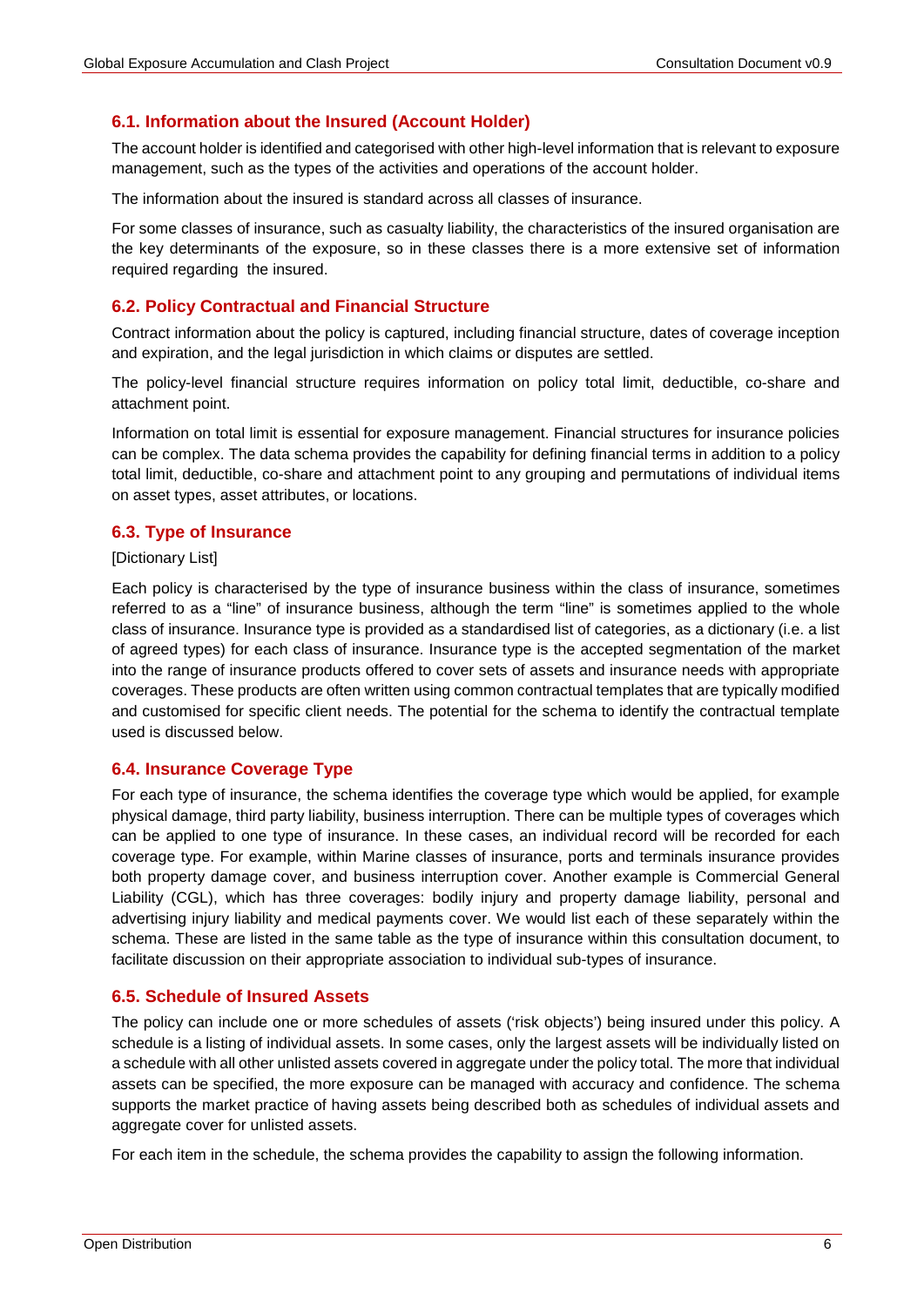#### **6.5.1. Type of Asset**

[Dictionary List - Specific to Class of Insurance or Type of Insurance]

A categorisation of the individual asset on the schedule from an agreed list of types. The proposed schema dictionary provides a hierarchical system of categorising the assets typically covered in the insurance type. We try to limit the dictionary to a maximum of 10 categories in the highest level of categorisation, with each of these categories potentially able to be further divided into 10 subcategories. For the schema version 1.0 we propose to keep this categorisation as simple as possible and to limit the categorisation to a maximum of these 100 subdivisions wherever possible, only using a third layer of categorisation of type of asset where absolutely necessary.

### **6.5.2. Attribute of Asset**

[Dictionary List - Specific to a Particular Type of Asset]

Each type of asset has a relevant listing of one or more standard attributes that have major exposure implications, and for which exposure managers might want to analyse and review their portfolio of insured assets. We try to limit the number of attributes for each type of asset to a maximum of 10.

Attributes can be numerical metrics, open or free text fields, or descriptive categories. Where an attribute is a descriptive field, we provide an agreed dictionary list of the options for the description categories. For version 1.0 we propose to limit the number of categories to a maximum of 10 categories in the highest level of categorisation, with the potential to further divide each category of asset attribute into 10 sub-categories in future versions of the schema.

### **6.5.3. Location of Asset**

For individual assets that are in fixed locations, the physical location is a key attribute in determining its exposure to geospatial hazards and assists in exposure accumulation analysis and modelling of geographical perils. The schema captures the latitude and longitude coordinate of the geographical centroid of the asset, together with an assessment of the precision of that locator. The exposure data schema encourages the capture of geographical location information with the highest accuracy possible, using geocoding to the best precision available. Where geocoding is derived from address interpretation, for example knowing that the asset is within an administrative region, the centroid of the administrative region can be used. This location will be independent of the insured's location, which will be captured within the "Information about the Insured" Dictionary (Table 1). These dual locations support the exposure modelling of assets, while also preserving the insured's legal jurisdiction.

#### **6.6. Inclusions and Exclusions**

The schema provides the ability to include a full depiction of the causes of loss that are included in the coverage and excluded from it, as a schedule of inclusions and exclusions. Market practice is either the provision of All Risks coverage, sometimes accompanied by exclusion clauses for certain causes of loss (and write-backs where exclusions are reinstated), or the provision of Named Peril coverage, with an explicit contractual listing of specific causes of loss that are covered. There will be space provided within the schema where both the inclusions and exclusions can be listed, if needed.

Each type of insurance is often written using common contractual templates that are typically modified and customised for specific client needs. Different contractual templates are across the market, typically with US and European markets using different wording structures. We will provide a space where these wordings can be listed, referencing the insurer's specific amendments as needed.

Examples of contractual wording templates include:

- LMA 3030 (Terrorism Insurance Physical Loss or Physical Damage Wording)
- CL380 (Institute Cyber Attack Exclusion Clause)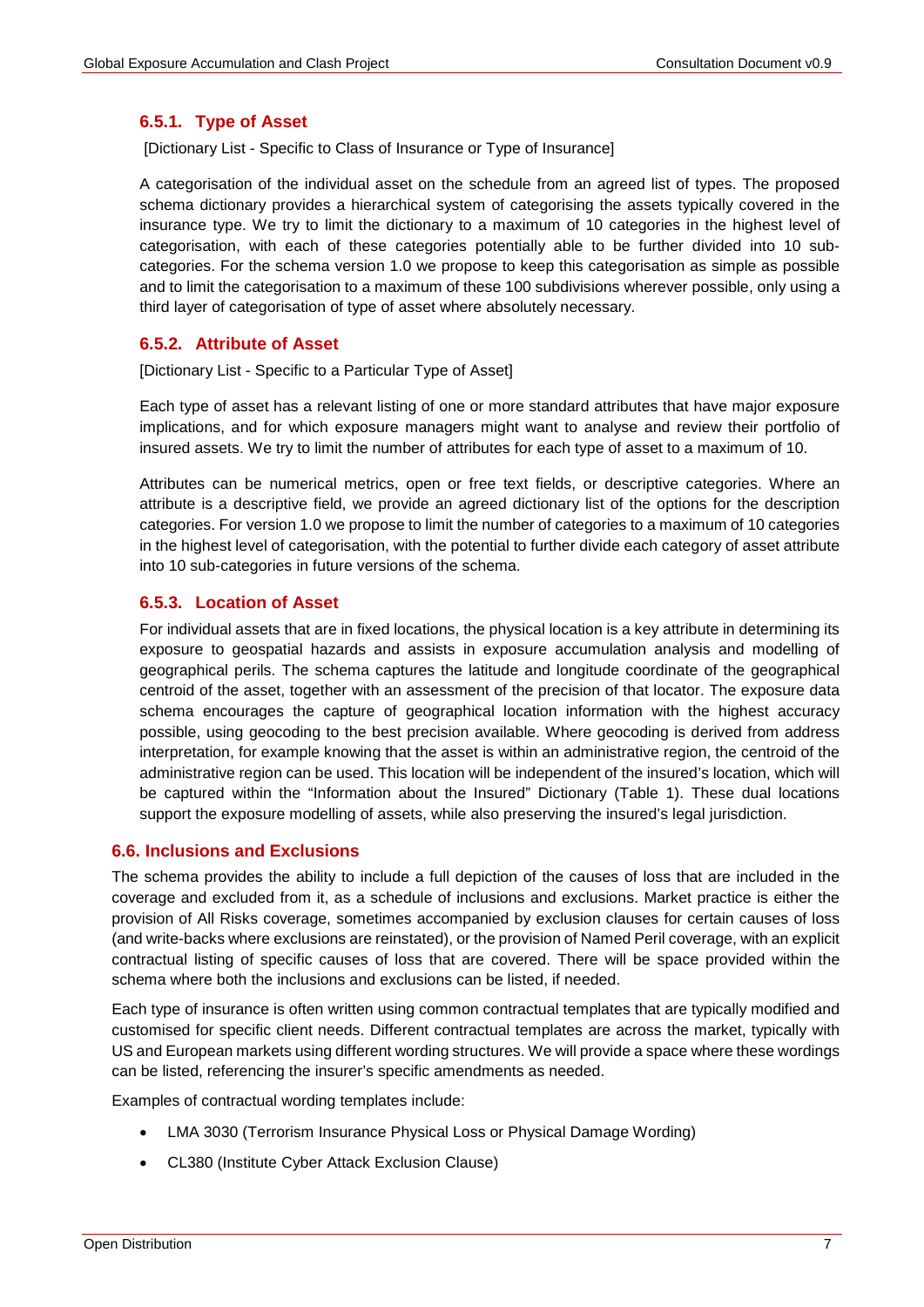- LMA5287 (Property & Plant Testing & Commissioning Clause)
- LMA5203 (Limited Nuclear Risk Exclusion Clause)
- NMA 464 (War and Civil War Exclusions Clause)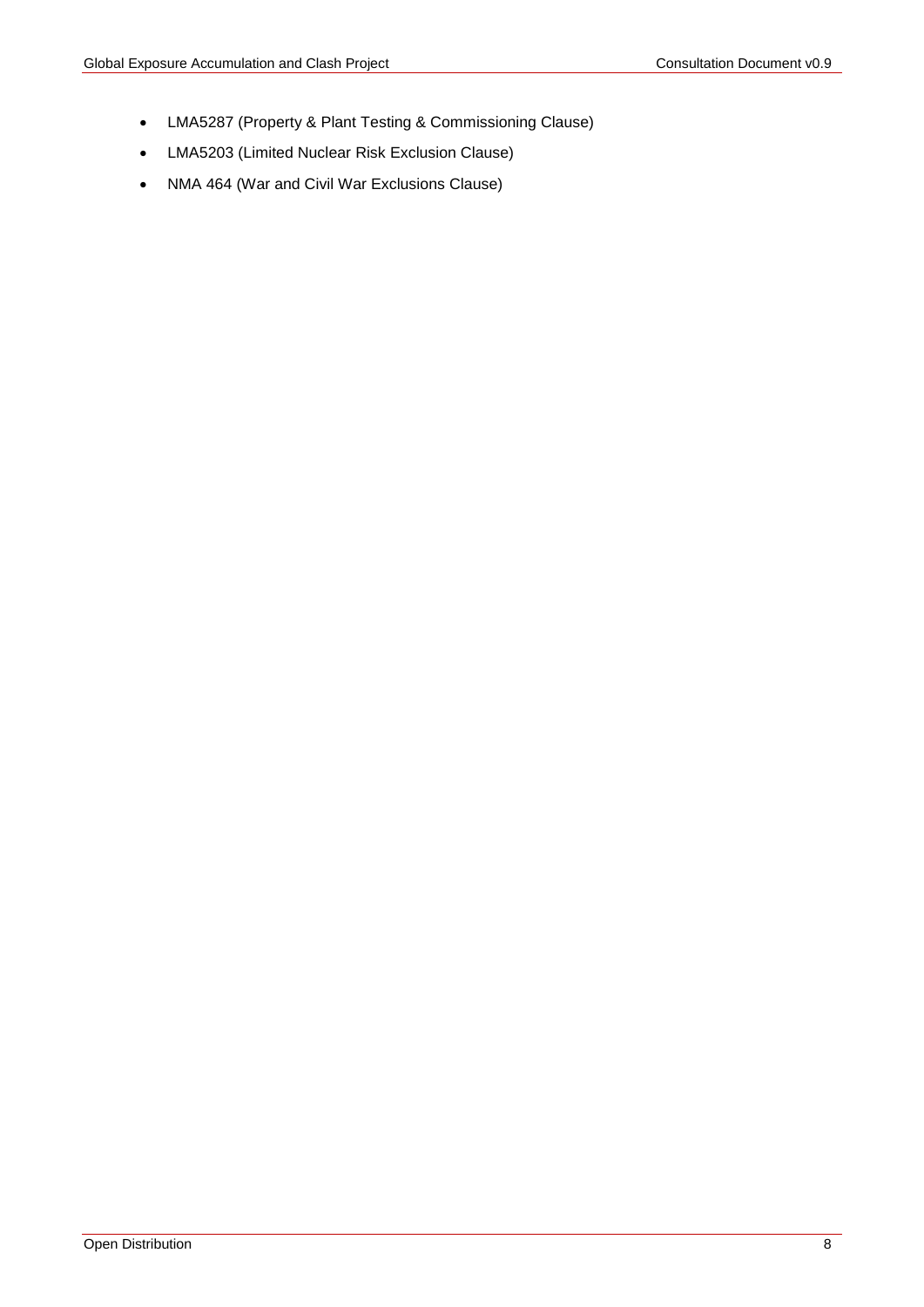# **Part B: Schema Structure for Phase Three Classes of Business**

This section describes the outline structure and key components of the exposure data schema for the following classes of insurance business:

- Political & Security Risk
- Annuities and Pensions
- Personal Lines
- Commercial Lines

Please review and comment on the proposed structure and where possible, propose content for the various dictionaries required.

# <span id="page-8-0"></span>**7. Information about the Insured (Account Holder)**

Information about the insured will be collected at a primary level, which various policies and lines of insurance can reference. We suggest that the information is desirable but not essential, and will be filled in as available. Additional user defined fields are available to account for specific organisational requirements.

<span id="page-8-3"></span>**Table 1: Information About the Insured**

<span id="page-8-1"></span>

| a)      | Name (Common)                                               |     |                       |
|---------|-------------------------------------------------------------|-----|-----------------------|
| b)      | Full Legal Name                                             |     |                       |
| C)      | Organisation Identifier Coding Information (DUNS<br>Number) |     |                       |
| d)      | Unique identified (Insurance Organisation Specific)         |     |                       |
| e)      | Size of company: Annual revenue                             |     |                       |
| f)      | Size of company: Total number of employees                  |     |                       |
| g)      | Size of company: Total Payroll                              |     |                       |
| h)      | Size of company: Annual Turnover                            |     |                       |
| i)      | Activity/Business Sector of Company, NAICS Code             | i.  | 2012 Code             |
|         |                                                             | ii. | 2017 Code             |
| j)      | Insurance Aggregation Business Sectors <sup>1</sup>         |     |                       |
| k)      | Subsidiaries Schedule                                       |     |                       |
| $\vert$ | <b>Counterparty Schedule</b>                                |     |                       |
| m)      | Location                                                    | i.  | <b>Street Address</b> |

<span id="page-8-2"></span> <sup>1</sup> Insurance Aggregation Business Sector refers to the broad industry sector the insured fits best. This was initially developed during the Centre for Risk Studies Cyber Schema, and has proven a valuable reference for aggregation calculations.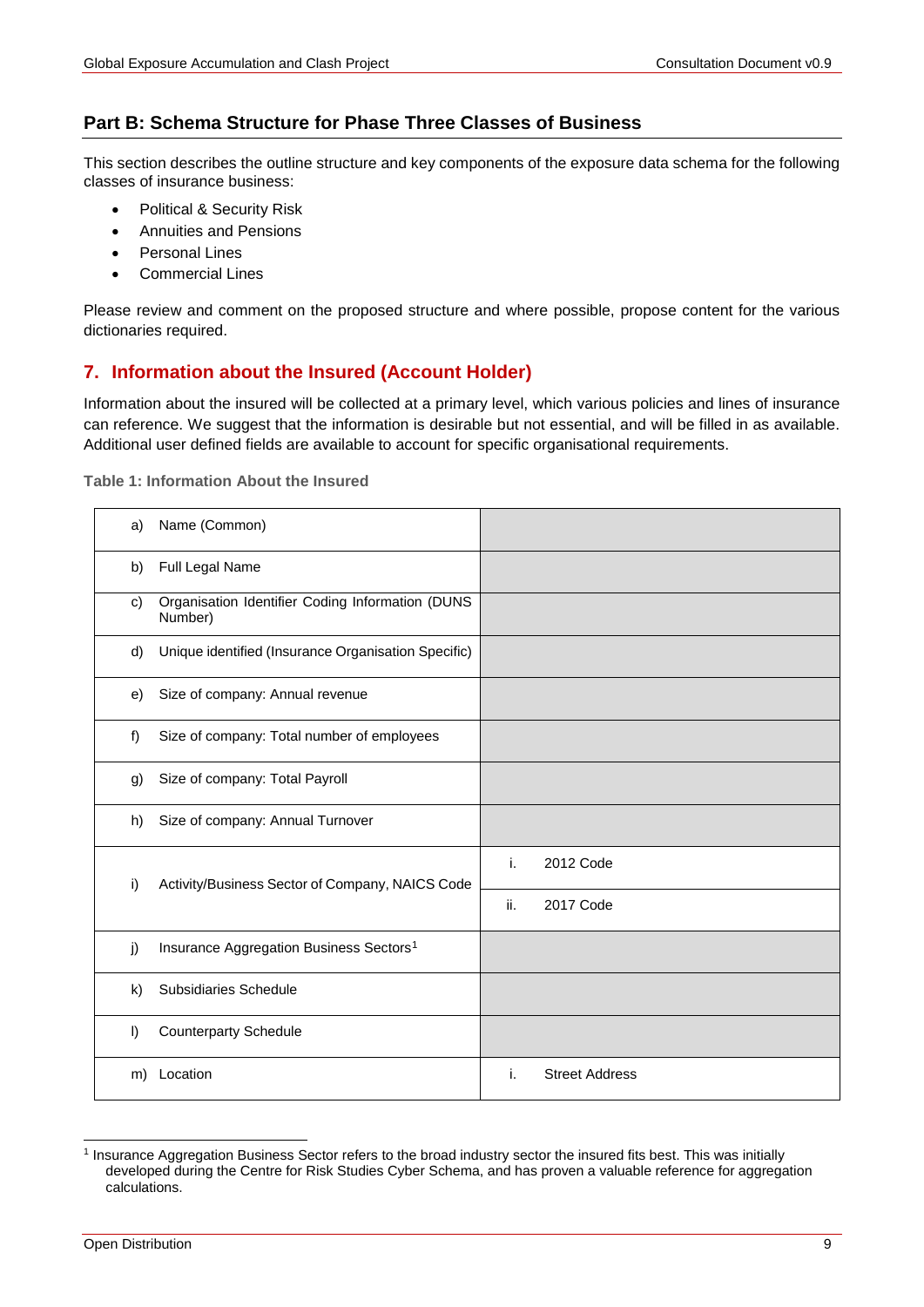|                                                      | ii.<br>City                                                  |
|------------------------------------------------------|--------------------------------------------------------------|
|                                                      | iii.<br>State/County/Province                                |
|                                                      | iv.<br>Country                                               |
|                                                      | Zip/Postal Code<br>v.                                        |
|                                                      | vi.<br>Longitude and Latitude or Location Well<br>Known Text |
|                                                      | vii.<br>Legal Jurisdiction                                   |
| <b>Currency Units</b><br>n)                          | i.<br><b>Currency Date</b>                                   |
| Credit Rating (or schedule of credit ratings)<br>O() |                                                              |

#### **A) Please comment on the proposed information about the insured, outlined above.**

# <span id="page-9-0"></span>**8. Policy Level Exposure Capture**

The schema proposes a set of information that will be applied to each individual policy. A policy is an insurance contract with an insured. For commercial lines, the insured is an organisation. An insured may represent an 'account' to an insurance practitioner, and an account may consist of several policies.

The following information is proposed for each policy. The information is desirable but not essential, and will be filled in as available. Additional user defined fields are available to account for organisational specific requirements.

**Table 2: Information About the Policy** 

| a) | <b>Policy Number</b>     |                            |  |
|----|--------------------------|----------------------------|--|
| b) | Office                   |                            |  |
| c) | Division                 |                            |  |
| d) | <b>Insurance Product</b> |                            |  |
|    | Name                     |                            |  |
| e) | Class of Insurance       |                            |  |
| f) | Currency                 | <b>Currency Date</b><br>i. |  |
| g) | Claims                   | Claims Made<br>Τ.          |  |
|    | Occurrence <sup>2</sup>  | ii.<br>Occurrence          |  |

<span id="page-9-1"></span><sup>&</sup>lt;sup>2</sup> Claims occurrence refers to how the claim is launched or recognised. This is particularly important for liability coverage, which has different policies specific to each type of claim occurrence.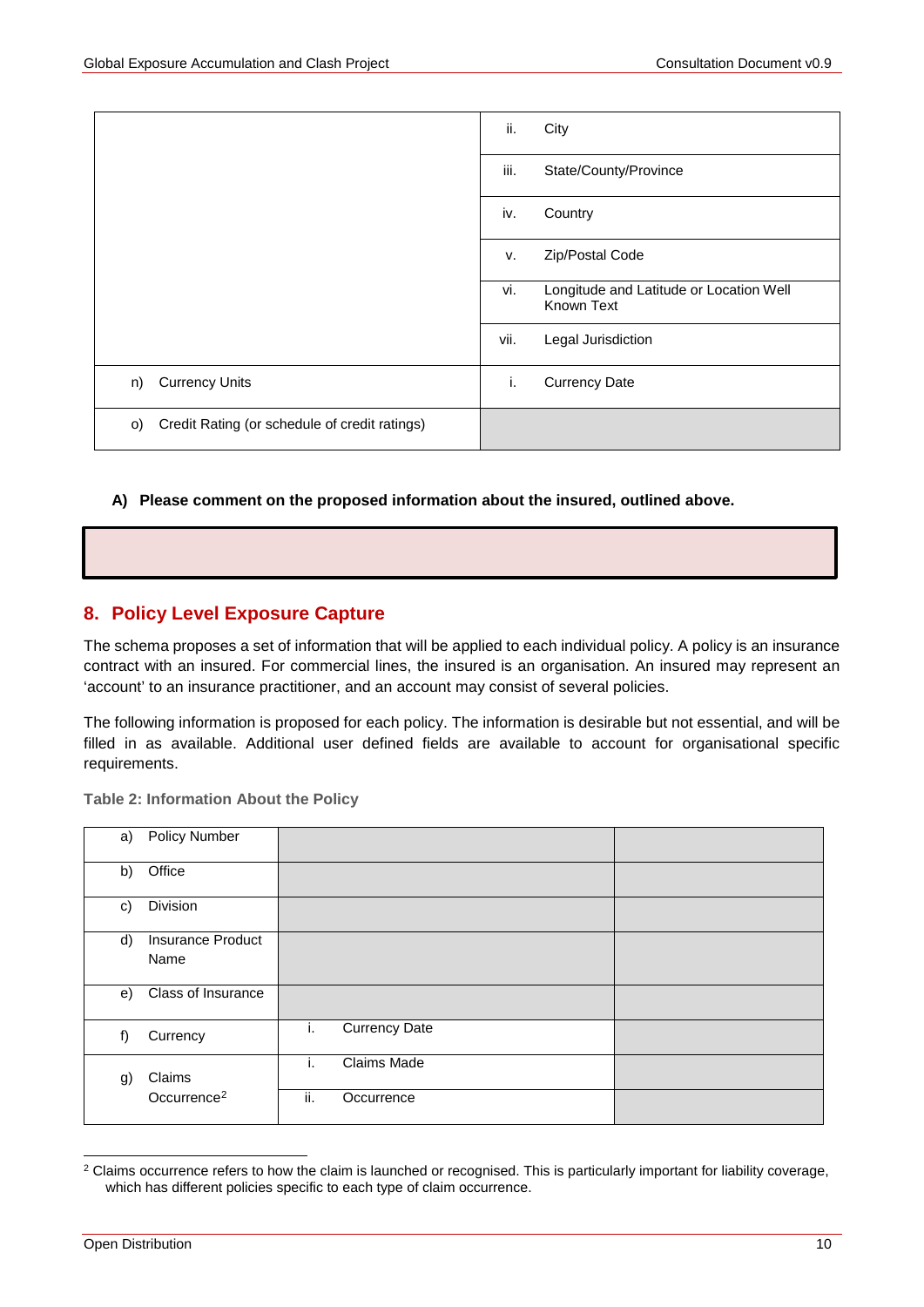|              |                                                | iii.  | <b>Occurrence Notified</b>                                  |    |                                       |
|--------------|------------------------------------------------|-------|-------------------------------------------------------------|----|---------------------------------------|
|              |                                                | i.    | Causation                                                   |    |                                       |
| h)           | Claims Trigger<br>Pathway <sup>3</sup>         | ii.   | Opening of a Construction Site                              |    |                                       |
|              |                                                | iii.  | Manifestation                                               |    |                                       |
| i)           | Civil legal liability<br>exposure <sup>4</sup> |       |                                                             |    |                                       |
|              |                                                | i.    | <b>Total Insured Value</b>                                  |    |                                       |
|              |                                                | ii.   | Policy Co-share Percent                                     |    |                                       |
|              |                                                | iii.  | Policy Attachment Point                                     |    |                                       |
|              |                                                | iv.   | Policy Self Insured Retention (SIR)                         |    |                                       |
|              |                                                | v.    | Policy Deductible                                           |    |                                       |
|              |                                                | vi.   | <b>Total Policy Limit</b>                                   |    |                                       |
|              |                                                | vii.  |                                                             | 1. | Split limit - limit per<br>person     |
|              |                                                |       | <b>Total Limit Type</b>                                     | 2. | Split limit - limit per<br>occurrence |
|              |                                                |       |                                                             | 3. | Combined single limit                 |
| j)           | Policy Financial                               | viii. | Aggregate Limit                                             |    |                                       |
|              | Structure                                      | ix.   | Maximum any one life (MAOL)                                 |    |                                       |
|              |                                                |       |                                                             | 1. | Primary layer                         |
|              |                                                | х.    | Layer                                                       | 2. | First excess layer                    |
|              |                                                |       |                                                             | 3. | Second excess laver                   |
|              |                                                |       |                                                             | 4. | Third excess layer                    |
|              |                                                | xi.   | Policy Exposure (calculated field based on<br>values above) |    |                                       |
|              |                                                |       |                                                             | 1. | Maximum Credit<br>Period              |
|              |                                                | xii.  | Payment Term                                                | 2. | <b>Maximum Extension</b><br>Period    |
|              |                                                |       |                                                             | 3. | <b>Stop Shipment Period</b>           |
| $\mathsf{k}$ | <b>Currency Units</b>                          |       |                                                             |    |                                       |

<sup>&</sup>lt;sup>3</sup> Claims Trigger pathway refers to how the claim occurs. This is particularly important for Trade Credit, which requires this level of detail for underwriting and risk aggregation.

<sup>&</sup>lt;sup>4</sup> For liability policies we want to capture the legal exposure of the policy which is a collection of various civil tort claims like wrongful act, breach of duty; wrongful act, error and omission; misstatement; breach of confidentiality, etc.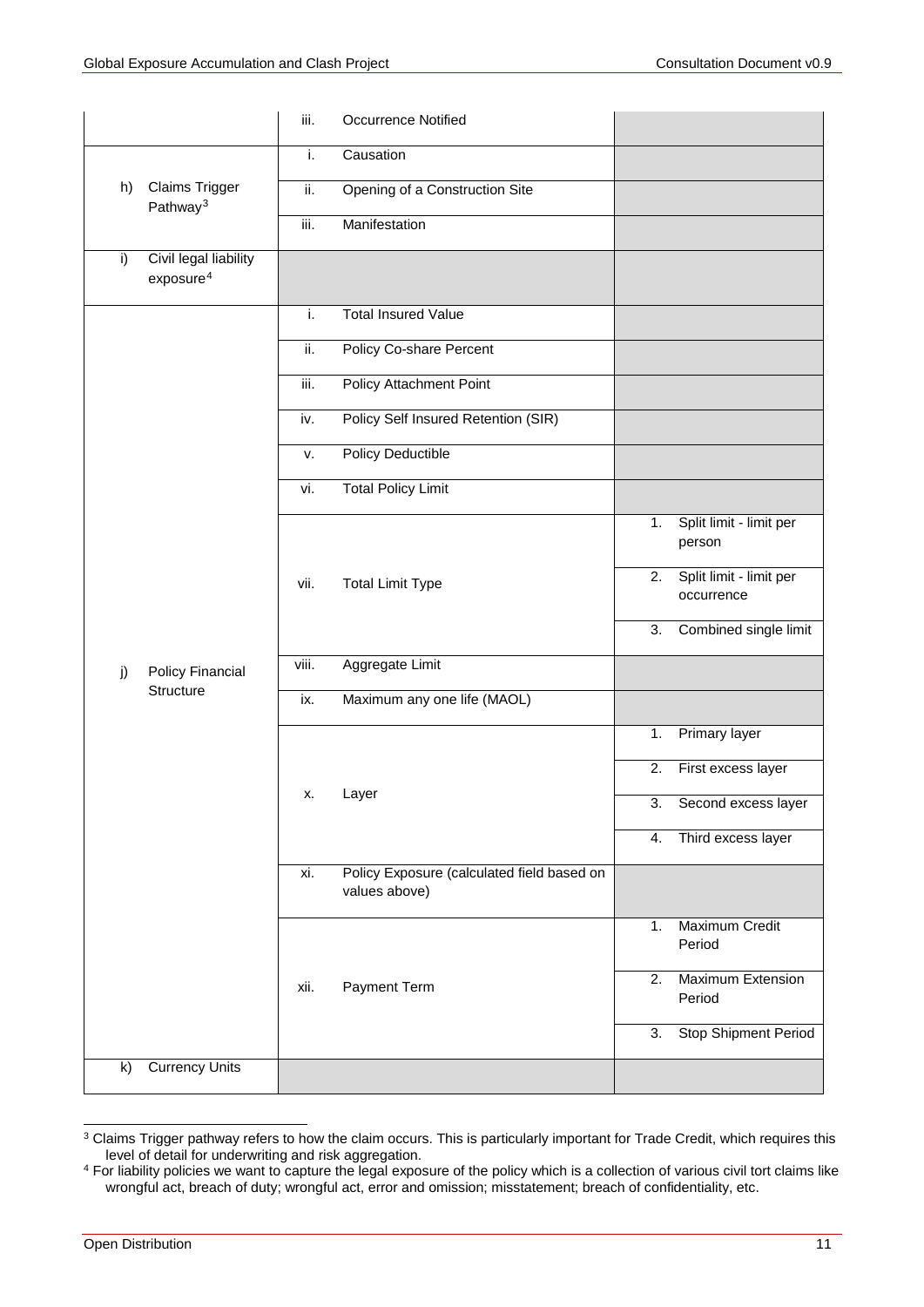| $\vert$ | Inception Date                                   |                               |  |
|---------|--------------------------------------------------|-------------------------------|--|
| m)      | <b>Expiration Date</b>                           |                               |  |
| n)      | <b>Retroactive Date</b>                          |                               |  |
| O)      | <b>Fully Retroactive</b><br>Policy? <sup>5</sup> | (Yes or No)                   |  |
| p)      | Cedent Name <sup>6</sup>                         |                               |  |
| q)      | Coverage territory                               |                               |  |
|         |                                                  | <b>Street Address</b><br>ï.   |  |
|         | Location                                         | City<br>ii.                   |  |
| r)      |                                                  | State/County/Province<br>iii. |  |
|         |                                                  | Country<br>iv.                |  |
|         |                                                  | Postal Code<br>v.             |  |
| s)      | Named Peril(s)                                   |                               |  |
| t)      | <b>Inclusions Listing</b>                        | <b>LMA Wording</b><br>i.      |  |
|         |                                                  | <b>Peril Listing</b><br>ii.   |  |
| u)      | <b>Exclusions Listing</b>                        | <b>LMA Wording</b><br>i.      |  |
|         |                                                  | <b>Peril Listing</b><br>ii.   |  |
| V)      | Terms and<br>conditions                          |                               |  |
| W)      | <b>Blanket coverage</b><br>details               | (text field)                  |  |

### **B) Please comment on the proposed information about the policy, outlined above.**

<sup>6</sup> Only where applicable.

 <sup>5</sup> Policies that are fully retroactive are termed historical coverage or full retroactive coverage.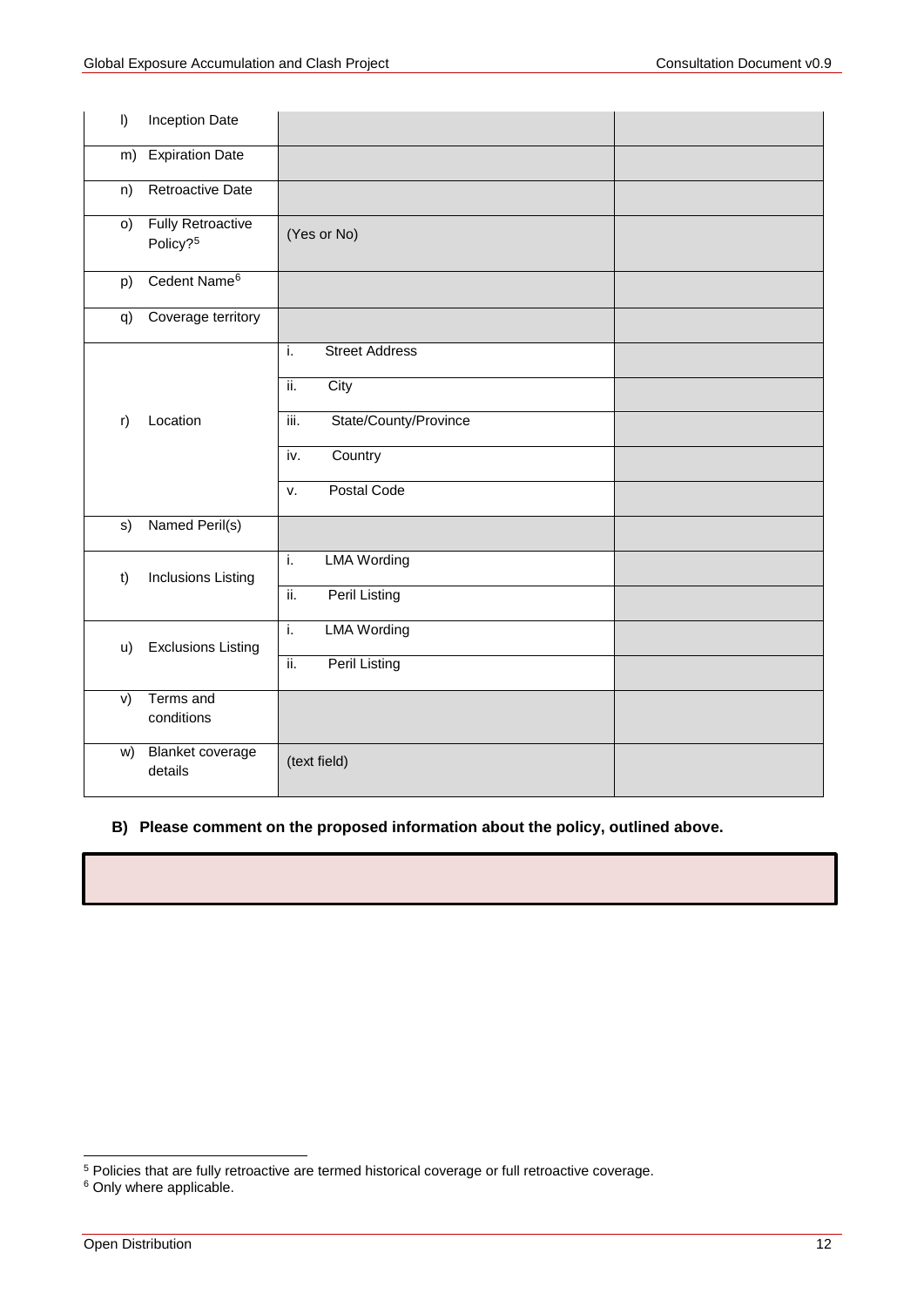# <span id="page-12-0"></span>**9. Political and Security Risk Insurance**

Political and Security Risk insurance provides risk transfer for potential loss from political events. Financial charges and losses can arise from political processes, whether through violent means or government action, which can interfere with organisational operations and trade. Losses can be due to physical damage and associated interruption, but may also extend to cover devaluation, contract frustration, and other financial impacts. As a coverage, Political and Security risk is often able to cover risks and perils which are typically excluded from standard commercial policies. The insurance promotes trade and business in unfamiliar or emerging markets, and plays a growing role in the insurance market.

# **9.1. Types of Insurance and Coverages within Political Risk and Security**

[Dictionary: Political and Security Risk – Types of Insurance]

We classify political risk and security insurance by either security risk (crisis management) or political risk. This differentiation depends on whether confiscation risk is included within the coverage, which is reserved for political risk insurance. The dictionary lists the sub insurance types found within each category, and the associated coverage.

| <b>Insurance Type</b>               | <b>Sub Insurance Type</b>                             | Coverage                                    |
|-------------------------------------|-------------------------------------------------------|---------------------------------------------|
|                                     | <b>Political Violence</b>                             | <b>Physical Damage</b>                      |
|                                     |                                                       | Contents                                    |
|                                     |                                                       | <b>Business Interruption</b>                |
|                                     |                                                       | Bodily Injury and Property Damage Liability |
|                                     |                                                       | Bodily Injury and Property Damage Liability |
|                                     | <b>Liability Terrorism</b>                            | <b>Legal Costs</b>                          |
|                                     |                                                       | <b>Environmental Liability</b>              |
|                                     | Kidnap and Ransom                                     | <b>Emergency Evacuation Costs</b>           |
|                                     |                                                       | <b>Consultancy Costs</b>                    |
| Security Risk/ Crisis<br>Management | <b>Maritime Piracy</b>                                | Release of Ship                             |
|                                     | <b>Active Shooter</b>                                 | <b>Business Interruption</b>                |
|                                     |                                                       | <b>Physical Damage</b>                      |
|                                     |                                                       | Physical Damage, Extra Expense              |
|                                     |                                                       | Contents                                    |
|                                     | Nuclear, Biological, Chemical,<br>Radiological (NBCR) | <b>Physical Damage</b>                      |
|                                     |                                                       | Contents                                    |
|                                     |                                                       | <b>Business Interruption</b>                |
|                                     |                                                       | Bodily Injury and Property Damage Liability |
|                                     | Contingency                                           | <b>Event Cancellation</b>                   |

**Table 3: Types of insurance within Political Risk and Security.**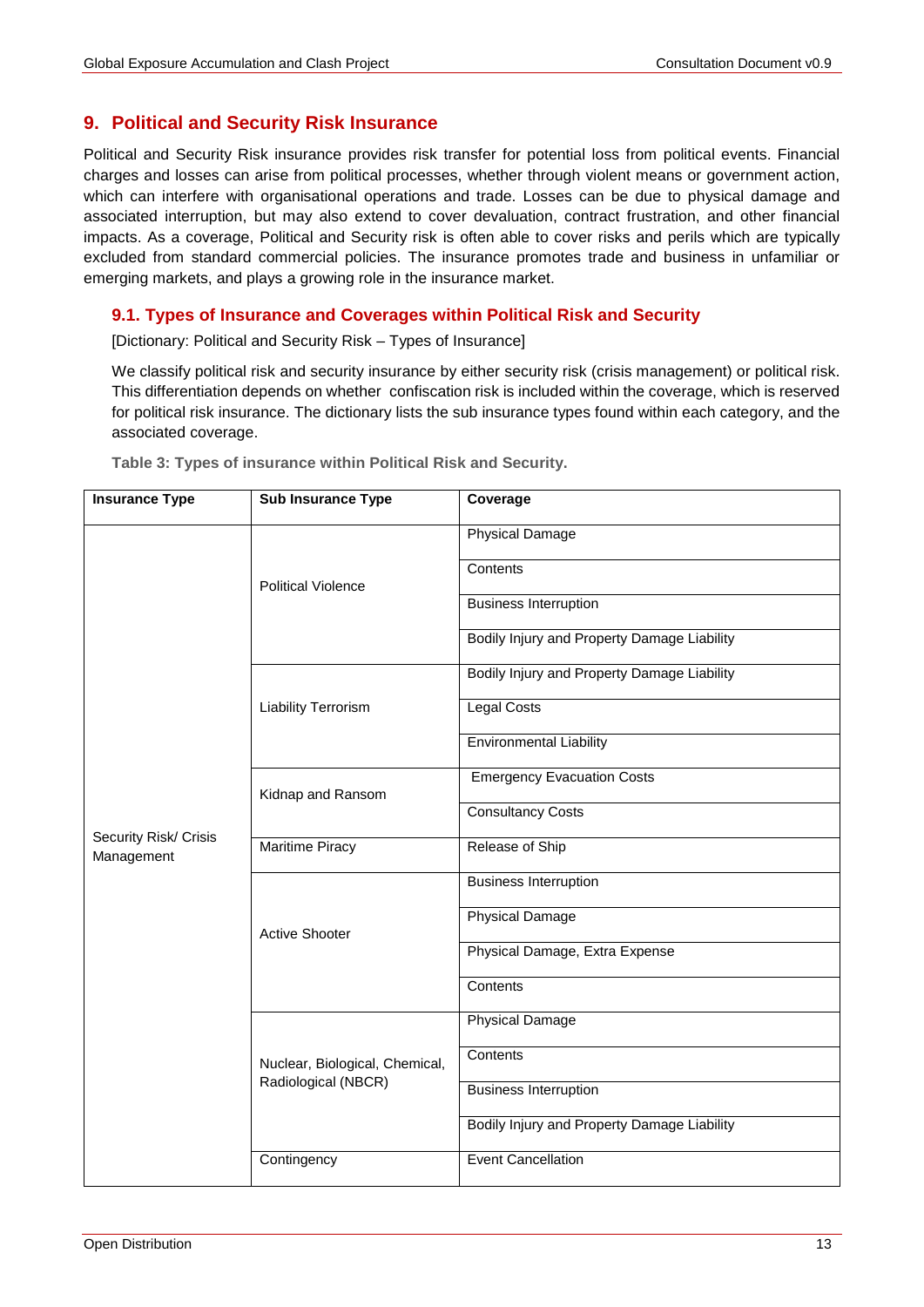|                       |                                | <b>Physical Damage</b>                      |
|-----------------------|--------------------------------|---------------------------------------------|
|                       | <b>Political Risk</b>          | Contents                                    |
|                       |                                | <b>Business Interruption</b>                |
|                       |                                | Bodily Injury and Property Damage Liability |
|                       |                                | Confiscation                                |
|                       |                                | Expropriation                               |
|                       |                                | Nationalisation                             |
|                       |                                | Deprivation                                 |
|                       |                                | Forced abandonment / Divestiture            |
|                       |                                | Currency Inconvertibility (CI) and Transfer |
| <b>Political Risk</b> |                                | Restrictions/Exchange Transfer (ET)         |
|                       |                                | <b>Contract Frustration</b>                 |
|                       |                                | Non-payment (Trade Credit)                  |
|                       |                                | Import/Export Embargoes                     |
|                       | Nuclear, Biological, Chemical, | <b>Physical Damage</b>                      |
|                       |                                | Contents                                    |
|                       | Radiological (NBCR)            | <b>Business Interruption</b>                |
|                       |                                | Bodily Injury and Property Damage Liability |
|                       |                                | Non-payment                                 |
|                       | <b>Structure Trade Credit</b>  | Non-delivery                                |
|                       |                                | Non-honouring                               |
|                       |                                |                                             |

**C) Please comment on the proposed types of political risk and security insurance and their associated coverages, outlined above.**

# **9.2. Asset Types Covered by Political Risk and Security Insurance**

Assets which can be covered by political risk and security insurance are unlimited due to the nature of the coverage. Broadly speaking, we believe that they can be categorised as either a person, a property item, or an event. We do not believe that they require a dictionary for identification. The policy information reflected in section 8 captures the information required for underwriting.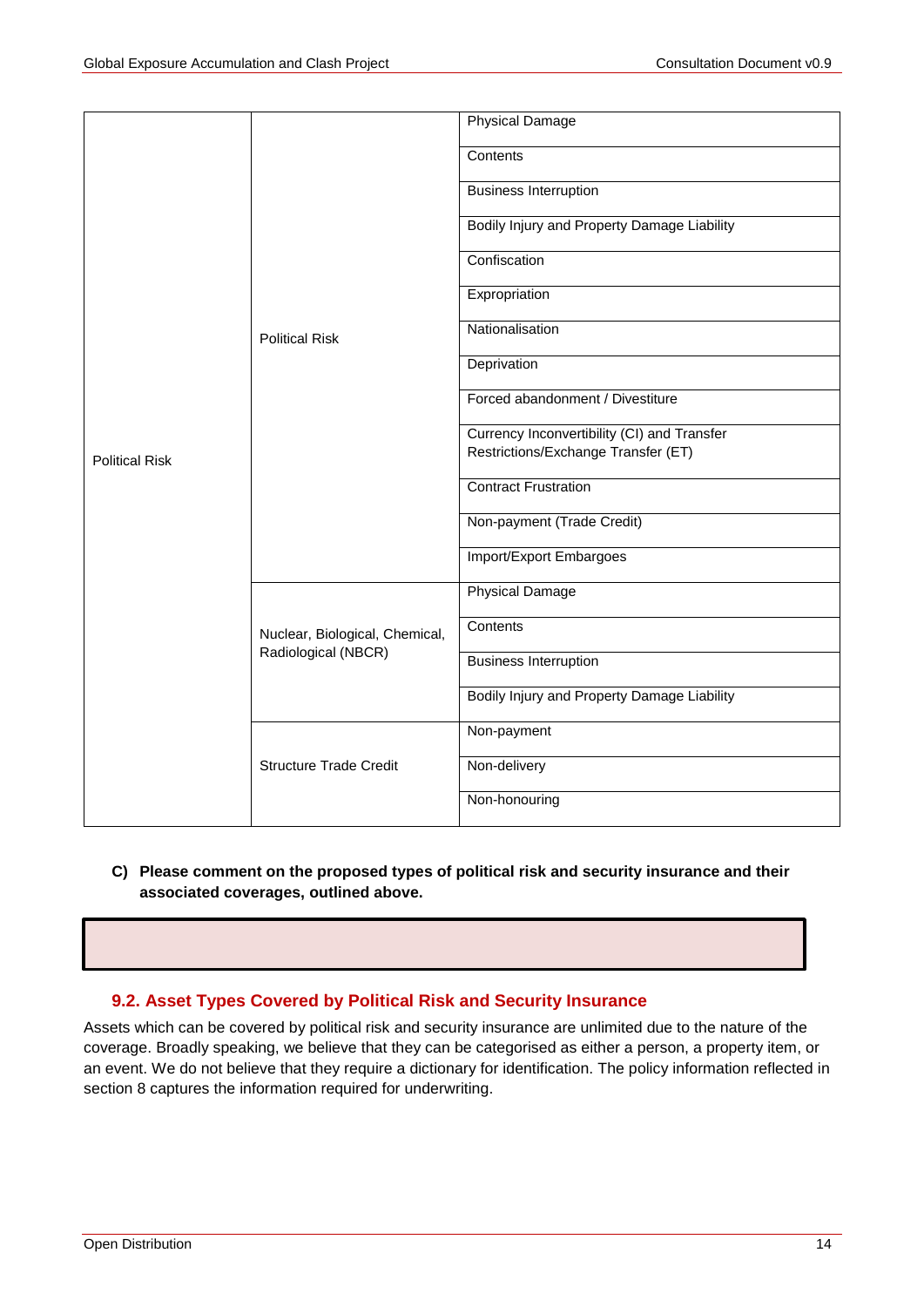**D) Please comment on the proposed decision of not having an asset dictionary specifically for Political Risk and Security insurance. Are you aware of broad asset categorizations used within Political Risk and Security Insurance?** 

#### **9.3. Fixed Locations, Jurisdictions, and Geographical Area of Operation**

[Dictionary: Political and Security Risk – Fixed Locations, Jurisdictions, and Geographical Area of Operation]

Fixed assets, such as housing property or events, can be individually located by latitude and longitude coordinates or a geospatial object to1 provide geo-referencing for risk analysis and exposure management. When considering mobile assets, such as people, location can be selected by the policy's listed location, or the location of maximum duration.

#### **E) Please comment if you feel this is sufficient. Is there anything else we need to consider?**

#### **9.4. Named Perils**

[Dictionary: Political and Security Risk – Named Perils]

Named Perils play a specialized role in political risk and security insurance. Although perils are referenced in other schemas within the project, they are dependent within the political risk and security schema for shaping the policy, which heavily considers inclusions and exclusions. We propose the following named perils for use in Political and Security Risk Policies.

**Table 4: Names Perils in Political and Security Risk Policies7**

| Act of Terrorism                      |  |  |  |
|---------------------------------------|--|--|--|
| Sabotage                              |  |  |  |
| Riots, Strikes and/or Civil Commotion |  |  |  |
| Malicious Damage                      |  |  |  |
| Insurrection, Revolution or Rebellion |  |  |  |
| Mutiny and/or Coup D'état             |  |  |  |
| War and/or Civil War                  |  |  |  |
| Counter-insurgency                    |  |  |  |

**F) Please comment if this encompasses the predominant named perils within crisis management. Are there additional perils we should list?** 

 <sup>7</sup> Peril list based upon the Beazley Political Risk Physical Damage wording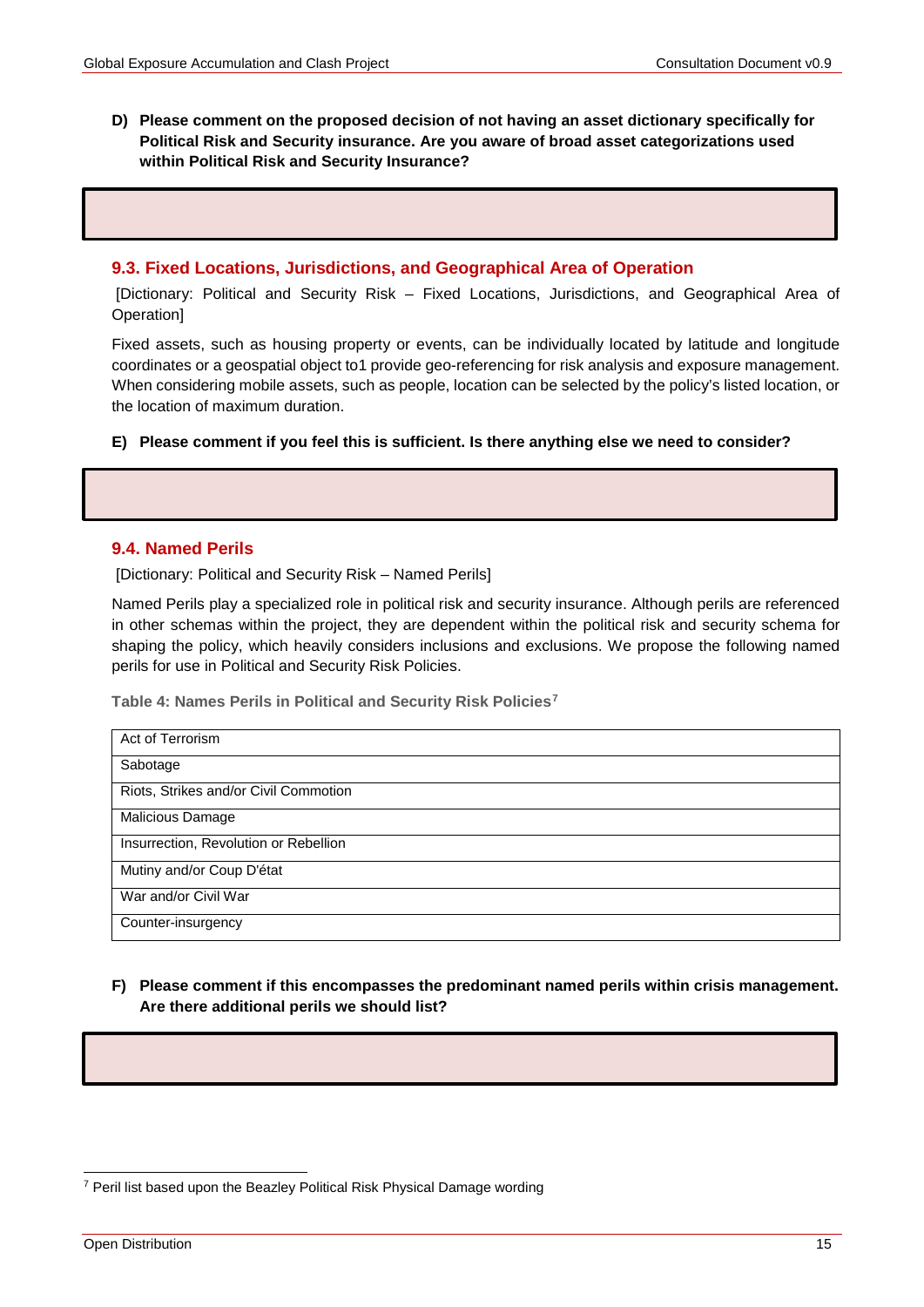**G) Do you have any further suggestions or comments related to the political risk and security insurance?**

### <span id="page-15-0"></span>**10.Annuities and Pensions**

Annuities and pensions facilitate the payment of savings over a pre-agreed time. Although similar in practice, annuities and pensions can be differentiated by the process they are established; Annuities are purchased in full, while pensions are contributed throughout one's life. Considering ownership, annuities are a private commercial agreement, while pensions can be arranged through either a government or a private employer. The insurers are often responsible for managing the pension on behalf of employers or individuals, and can effectively absorb the longevity risk.

Annuities and pensions operate differently than other insurance products, with different actors, partnerships, and structures. As a result, annuities and pensions have a variation of the structure described in the introduction.

### **10.1. Information About the Pensioner or Annuitant**

Annuity and pension agreements require information about the insured individual or corporation. We propose the information needed for corporate level coverage is captured within [Table 1: Information About the Insured](#page-8-3)

<span id="page-15-1"></span>We propose that additional information may be captured for an individual. This is summarised i[n Table 5](#page-15-1), below.

| Date of Birth                           |                                       |
|-----------------------------------------|---------------------------------------|
| Nationality                             |                                       |
| Location of Habitual Residence          | <b>Street Address</b>                 |
|                                         | City                                  |
|                                         | State/County/Province                 |
|                                         | Country                               |
|                                         | Postal Code                           |
| Gender                                  |                                       |
| <b>Marital Status</b>                   | Single                                |
|                                         | Married/ Registered Civil Partnership |
|                                         | Separated                             |
|                                         | Divorced                              |
|                                         | Widowed                               |
| Dependent Name                          |                                       |
| National Insurance Number               |                                       |
| Single Contribution Value <sup>8</sup>  |                                       |
| Regular Contribution Value <sup>9</sup> | Frequency                             |

**Table 5: Additional Insured Details: Pensioner and Annuitant** 

<span id="page-15-2"></span> <sup>8</sup> If applicable

<span id="page-15-3"></span><sup>&</sup>lt;sup>9</sup> If applicable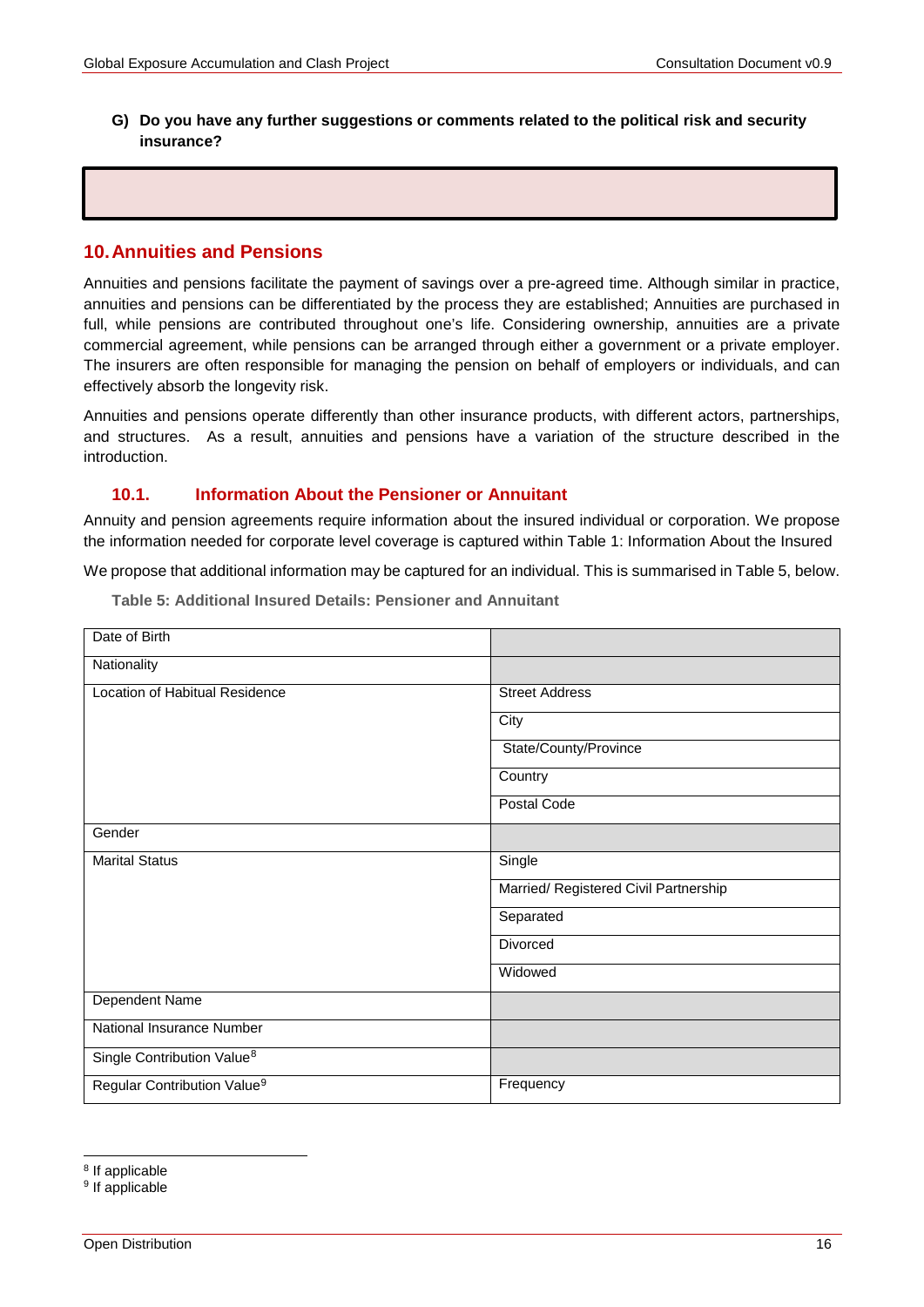Retirement Age<sup>[10](#page-16-0)</sup>

**H) Please comment on the suggested information pertaining to the pensioner or annuitant. Is there additional information that should be included not listed above?** 

### **10.2. Types of Annuities and Pensions**

Annuities and pensions are distinct yet closely related concepts. We identify the taxonomy of each independently.

**Table 6: Types of Annuities**

| <b>Annuity Deferral</b> | <b>Annuity Contingency</b> | <b>Annuity Variability</b> |
|-------------------------|----------------------------|----------------------------|
| Deferred                | Certain/ Guaranteed        | Fixed                      |
|                         |                            | Fixed Index/ Equity Index  |
|                         |                            | Variable                   |
|                         | Contingent                 | Fixed                      |
|                         |                            | Fixed Index/ Equity Index  |
|                         |                            | Variable                   |
| Immediate               | Certain/ Guaranteed        | Fixed                      |
|                         |                            | Fixed Index/ Equity Index  |
|                         |                            | Variable                   |
|                         | Contingent                 | Fixed                      |
|                         |                            | Fixed Index/ Equity Index  |
|                         |                            | Variable                   |

#### **I) Please comment on the suggested types of annuities.**

#### **Table 7: Types of Pensions**

| <b>Pension Type</b>                     | <b>Pension Sub-Type (1)</b>                                                        | Pension Sub-Type (2)   | <b>Pension Sub-Type (3)</b>                      |
|-----------------------------------------|------------------------------------------------------------------------------------|------------------------|--------------------------------------------------|
| State Pension/<br><b>Public Pension</b> |                                                                                    |                        |                                                  |
|                                         |                                                                                    |                        | Executive pension plan                           |
|                                         | <b>Employer Arranged</b><br>Defined Contribution/ Money<br>Purchase Pension Scheme | Group personal pension |                                                  |
| <b>Private Pension</b>                  |                                                                                    | Personally Arranged    | Master trust pension                             |
|                                         |                                                                                    |                        | Self-Invested Personal Pension (SIPP)            |
|                                         |                                                                                    |                        | <b>Small Self-Administered Schemes</b><br>(SSAS) |
|                                         |                                                                                    |                        | Stakeholder pension                              |

<span id="page-16-0"></span>10 If applicable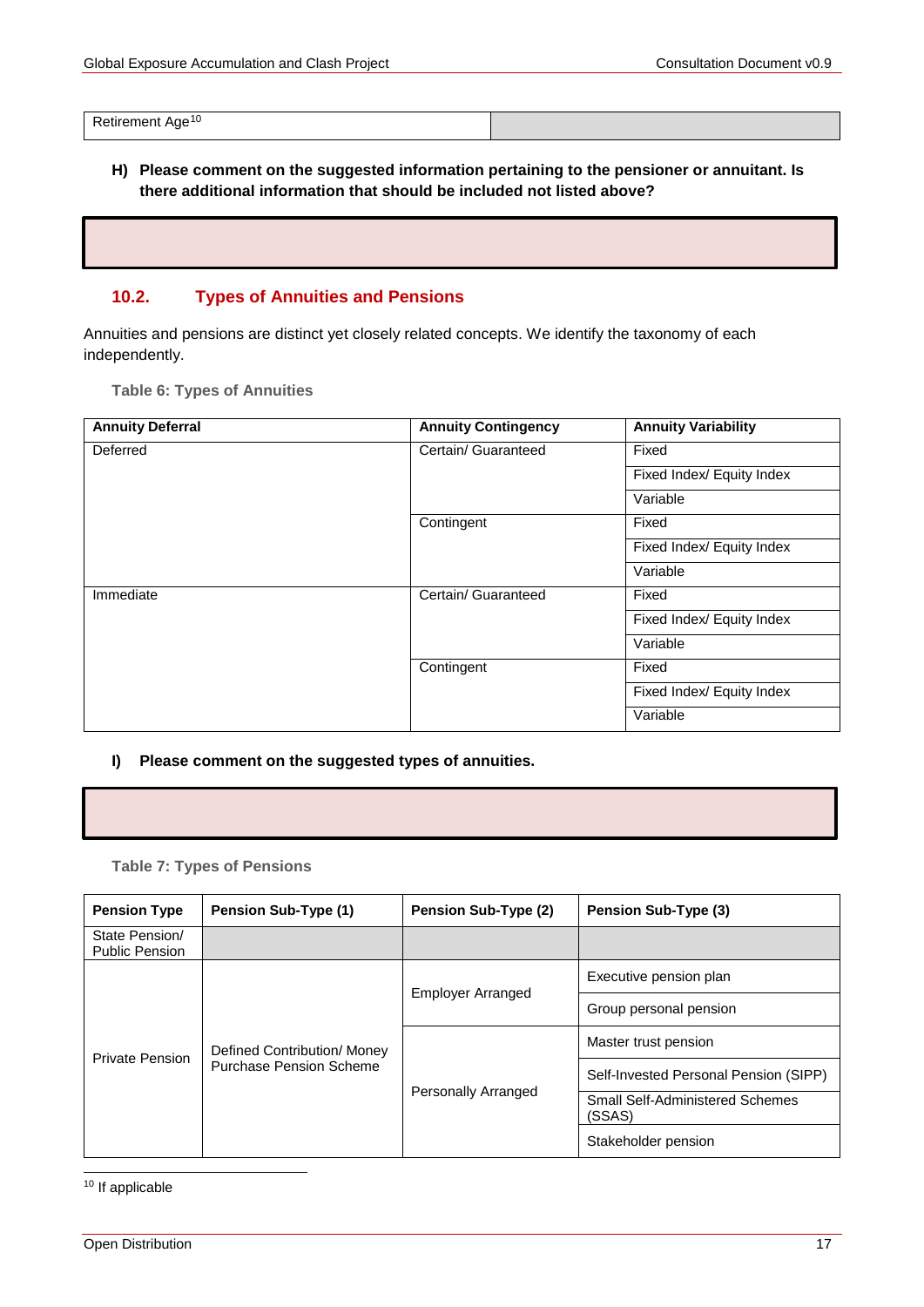| Defined<br>Salary/<br>، Benefit/<br>′ Fınal<br><i>ت</i> areer<br>Average | Workplace Arranged |  |
|--------------------------------------------------------------------------|--------------------|--|
|--------------------------------------------------------------------------|--------------------|--|

### **J) Please comment on the suggested types of pensions.**

**K) Please comment on the Pensions and Annuities Schema. Is there any additional information required which has not been captured?**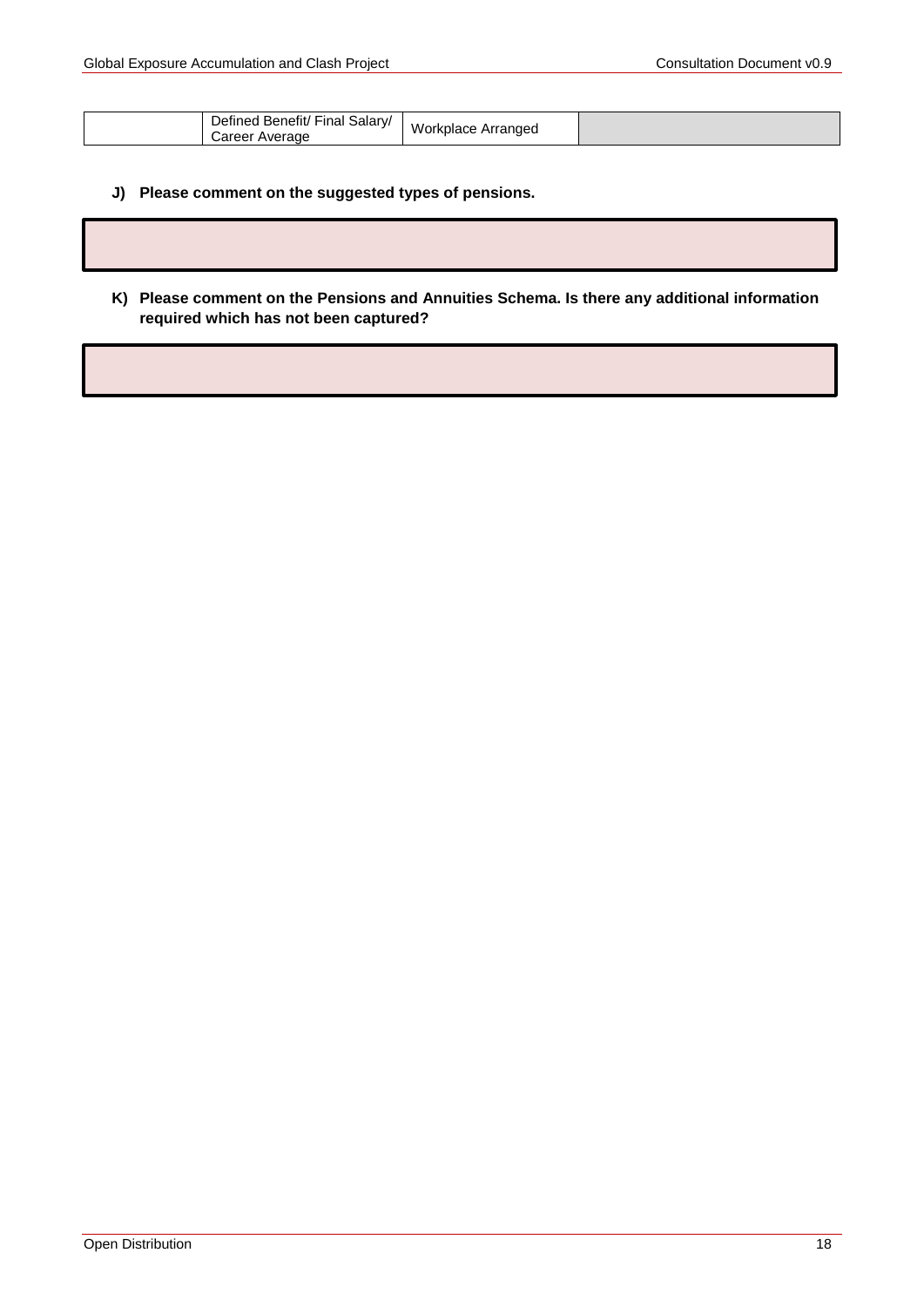# <span id="page-18-0"></span>**11.Personal Lines**

Personal lines are a broad category which includes multiple lines of insurance. We propose these can be summarised as:

- i. Residential Property
	- a. Property Damage
	- b. Contents
- ii. Personal Auto
- iii. Personal Travel insurance
- iv. Personal Accident

This structure is inherently different than how we have previously considered lines during modelling, but suggests that this more closely aligns with how insurance portfolios are organised. This category sits in close conjunction with Section [12, Commercial Lines.](#page-24-0) The included lines of insurance are detailed below.

# **11.1. Residential Property**

Residential property is insurance taken to cover residential property and contents damage.

We made the conscious decision from the outset of the project to use existing schemas. This is due to the wide number of pre-existing property schemas already in place within the industry.

### **11.2. Personal Auto**

Auto insurance provides coverage for automobiles and the liabilities associated with their operation. Many jurisdictions legally require auto insurance to cover bodily injury liability and property damage liability.

#### i. **Types of Insurance and Coverages within Auto**

[Dictionary: Auto – Types of Insurance]

We propose that Auto insurance can be broadly classified by coverages. This is summarised in Table 8: Types of insurance and coverages [within Personal Auto.](#page-18-1)

<span id="page-18-1"></span>

|  |  |  | Table 8: Types of insurance and coverages within Personal Auto. |
|--|--|--|-----------------------------------------------------------------|
|--|--|--|-----------------------------------------------------------------|

| Type of<br><b>Insurance</b> | Sub-Type of<br><b>Insurance</b> | <b>Coverages</b>                                                                        |
|-----------------------------|---------------------------------|-----------------------------------------------------------------------------------------|
|                             |                                 | Part A – Liability Coverage                                                             |
|                             |                                 | Part B - Medical Payments Coverage                                                      |
|                             | Personal Auto Policy            | Part C – Uninsured Motorists and Underinsured Motorists Liability<br>Insurance (UM/UIM) |
| Personal Auto               | (PAP)                           | Part D - Damage to Your Auto                                                            |
|                             |                                 | Part E – Duties After an Accident or Loss                                               |
|                             |                                 | Part F - General Provisions                                                             |

#### **L) Please comment on the proposed types of auto coverages, outlined above.**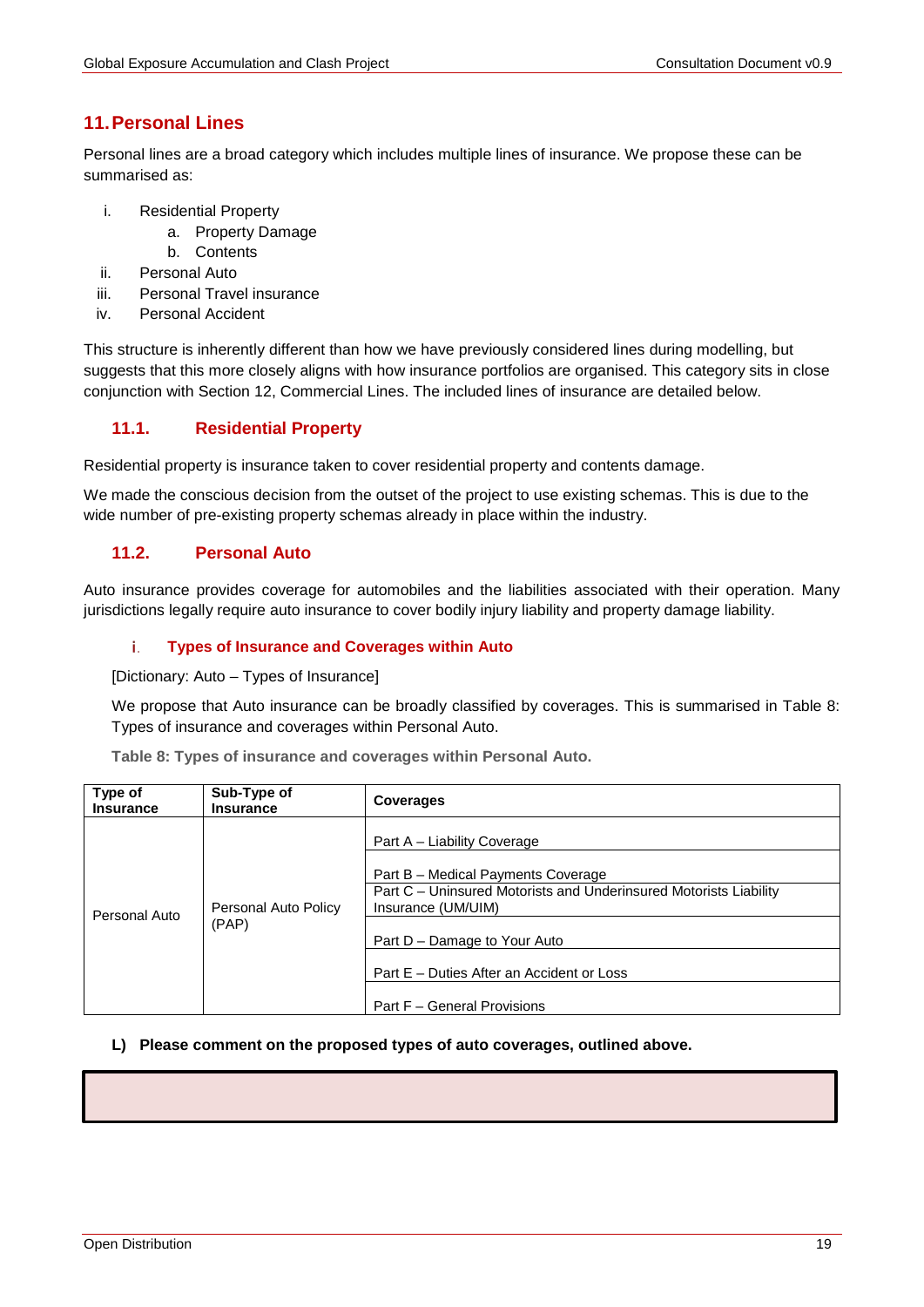#### ii. **Asset Types Covered by Auto Insurance**

We propose asset types within auto can be classified in the following categories. Please note that this list has been adapted from the American National Standard's "Manual on Classification of Motor Vehicle Traffic Accidents", 2007 and HM Revenue & Customs' "Classifying Vehicles, Parts and Accessories", 2017.

|  |  |  | Table 9: Types of asset within Personal Auto. |  |
|--|--|--|-----------------------------------------------|--|
|--|--|--|-----------------------------------------------|--|

| <b>Asset Type</b>      | <b>Asset Sub Type</b>    | Asset Sub Type (1)                           |
|------------------------|--------------------------|----------------------------------------------|
|                        | Van Sized Bus            |                                              |
| <b>Bus</b>             | <b>Small Bus</b>         |                                              |
|                        | Large Bus                |                                              |
|                        | School Bus               |                                              |
|                        | Other Bus                |                                              |
| Garage                 |                          |                                              |
| Motorcycle             | Moped                    |                                              |
| Other Automobile       |                          |                                              |
| Other motor vehicle    | Low Speed Vehicle        | <b>All-Terrain Vehicle</b>                   |
|                        | Tanks                    |                                              |
|                        | Armoured vehicle         |                                              |
| Passenger Cars         |                          |                                              |
|                        | <b>Light Truck</b>       |                                              |
| <b>Truck</b>           | Medium Truck             |                                              |
|                        | <b>Heavy Truck</b>       |                                              |
|                        | Single Unit Truck        |                                              |
|                        | <b>Truck Combination</b> | Single Unit Truck and Full Trailer           |
|                        |                          | Single Unit Truck and Semi-Trailer           |
|                        |                          | <b>Truck Tractor and Semi-Trailer</b>        |
|                        |                          | Truck Tractor, Semi-Trailer and Full Trailer |
|                        | Mini                     |                                              |
| <b>Utility Vehicle</b> | Small                    |                                              |
|                        | Midsize                  |                                              |
|                        | Full-Size                |                                              |
|                        | Large                    |                                              |
| Van                    | Cargo Van                |                                              |
|                        | Passenger Van            |                                              |

#### **M) Please comment on the proposed asset types covered by auto insurance.**

#### iii. **Auto Asset Attributes**

To support the underwriting process, we propose the following attributes are required about the automotive asset.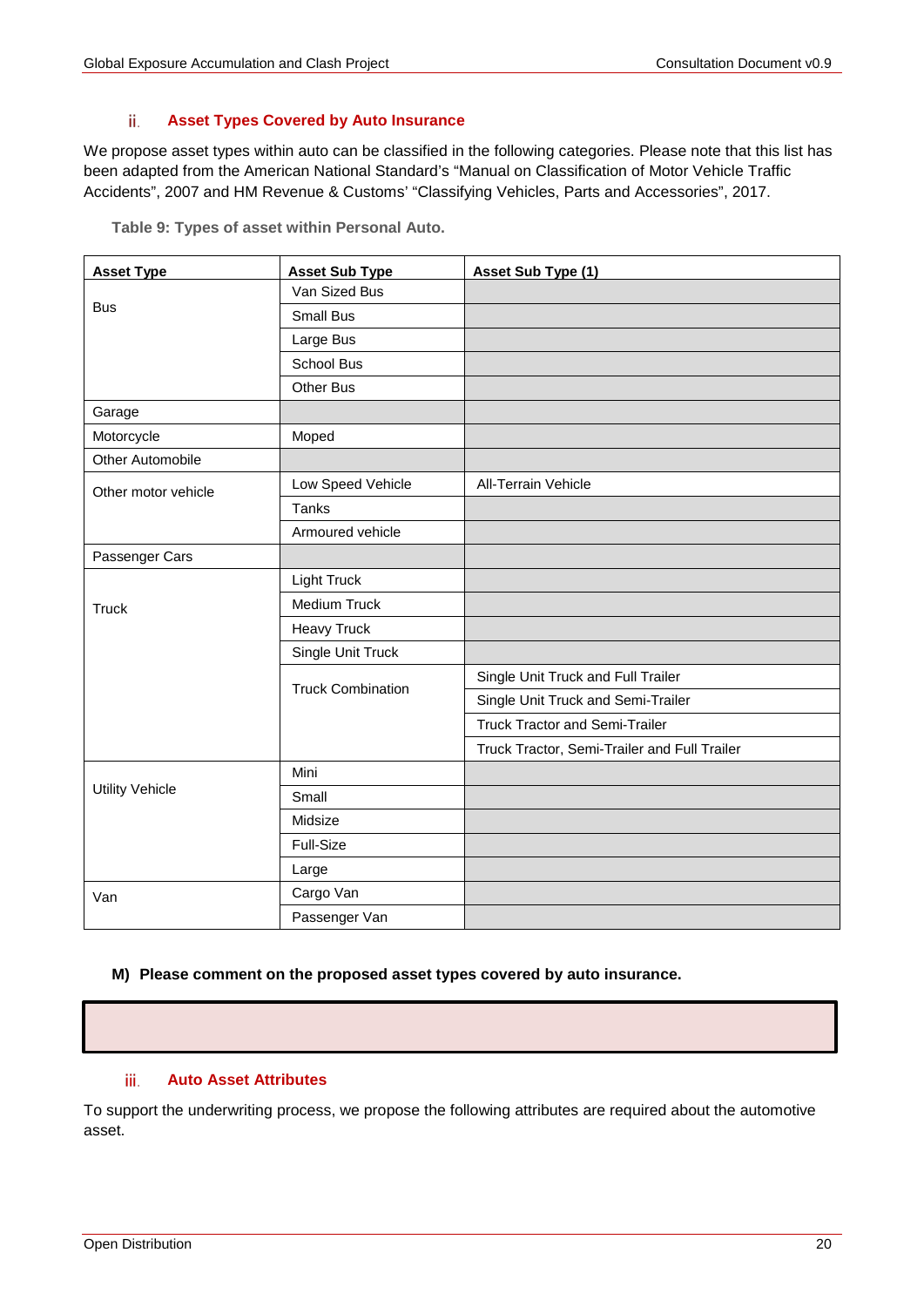#### **Table 10: Personal Auto Asset Attributes**

| Asset      | <b>Asset Attribute</b>                          |
|------------|-------------------------------------------------|
|            | Gross weight of vehicle                         |
| Automotive | Type of vehicle                                 |
|            | Vehicle use                                     |
|            | Policy holder's name                            |
|            | Name of any declared person who can use the car |
|            | Type of Operations                              |
| Garage     | Type of Assets Held Onsite <sup>11</sup>        |
|            | Average Number of Assets Onsite                 |

### **N) Please comment on the proposed asset attributes outlined. Are there additional attributes which are typically collected?**

#### iv. **Fixed Locations, Jurisdictions, and Geographical Area of Operation**

[Dictionary: Auto Insurance – Fixed Locations, Jurisdictions, and Geographical Area of Operation]

Fixed assets, such as garages, can be individually located by latitude and longitude coordinates or a geospatial object to provide geo-referencing for risk analysis and exposure management. When considering mobile assets, which accounts for most auto assets, location can be selected by jurisdiction, the policy's listed location, or the location of maximum duration.

#### **O) Please comment if you feel this is sufficient. Is there anything else we need to consider?**

### **11.3. Personal Travel Insurance**

Personal travel insurance provides coverage for unforeseen events which occur while traveling. A core component of travel insurance relates to travel health insurance, which provides health coverage while away from one's permanent jurisdiction.

#### **Types of Insurance and Coverages within Personal Travel Insurance** j.

[Dictionary: Personal Travel Insurance – Types of Insurance]

We propose that personal travel insurance can be broadly classified by type and coverage. We believe that the coverage is consistent for each type of insurance. Types of insurance are summarised in [Table 11:](#page-21-0)  [Types of Personal Travel](#page-21-0) Insurance. Types of coverages are summarised in [Table 12: Personal Travel](#page-21-1)  [Insurance Coverage Types.](#page-21-1)

<sup>&</sup>lt;sup>11</sup> See Table 6: Types of asset within Auto for a comprehensive list of potential assets.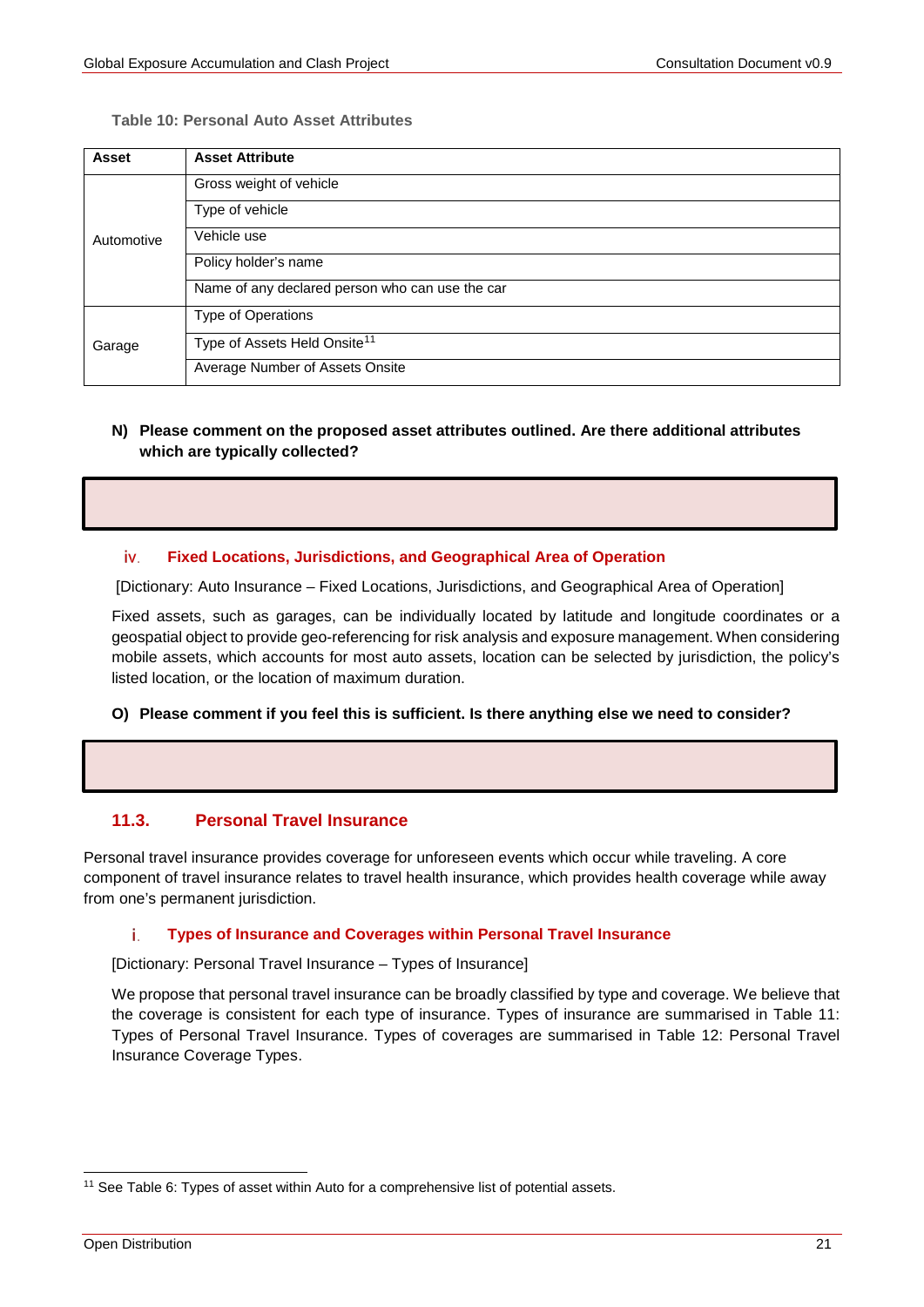<span id="page-21-0"></span>

|  |  |  |  | <b>Table 11: Types of Personal Travel Insurance</b> |
|--|--|--|--|-----------------------------------------------------|
|--|--|--|--|-----------------------------------------------------|

| Type of Insurance (Type<br>of Traveller) | <b>Sub Type of Insurance</b><br>(Policy Type) | Sub Type of Insurance (2)<br>(Destination) | <b>Sub Type of Insurance</b><br>(3) (Duration) |
|------------------------------------------|-----------------------------------------------|--------------------------------------------|------------------------------------------------|
|                                          |                                               | Worldwide Travel Insurance                 | <b>Short Stay</b>                              |
|                                          | Single Trip                                   |                                            | Long Stay                                      |
|                                          |                                               | Jurisdiction Specific Travel               | <b>Short Stay</b>                              |
| Individual                               |                                               | Insurance                                  | Long Stay                                      |
|                                          | Annual Multi Trip                             | World Wide Travel Insurance                |                                                |
|                                          |                                               | Jurisdiction Specific Travel<br>Insurance  |                                                |
|                                          | Single Trip                                   | Worldwide Travel Insurance                 | <b>Short Stay</b>                              |
|                                          |                                               |                                            | Long Stay                                      |
|                                          |                                               | Jurisdiction Specific Travel<br>Insurance  | <b>Short Stay</b>                              |
| Multi-Person                             |                                               |                                            | Long Stay                                      |
|                                          |                                               | World Wide Travel Insurance                |                                                |
|                                          | Annual Multi Trip                             | Jurisdiction Specific Travel<br>Insurance  |                                                |

### <span id="page-21-1"></span>**Table 12: Personal Travel Insurance Coverage Types**

| Coverage                                     | <b>Sub Coverage</b>            |
|----------------------------------------------|--------------------------------|
| Package Plan (Comprehensive)                 |                                |
| <b>Travel Medical Insurance</b>              | Evacuation                     |
|                                              | <b>Travel Accident</b>         |
|                                              | Winter Sports Travel Insurance |
| Specialty                                    | Backpackers Insurance          |
|                                              | Over 65s Travel insurance      |
| Cancellation, Curtailment, Travel Disruption |                                |
| Personal Baggage, Business Items and Money   |                                |
| <b>Personal Liability</b>                    |                                |
| Hi-jack, Kidnap and Kidnap for Ransom        |                                |

#### **Asset Types Covered by Personal Travel Insurance** ii.

We propose that when considering "assets" within personal travel insurance, we are describing the insured (a person). When considering personal group policies, individual asset tables will need to be created for each of the insured travellers.

**P) Please comment on our recommendation of individual asset tables for travellers under a group policy. Does this align with the amount of information typically received for modelling purposes?**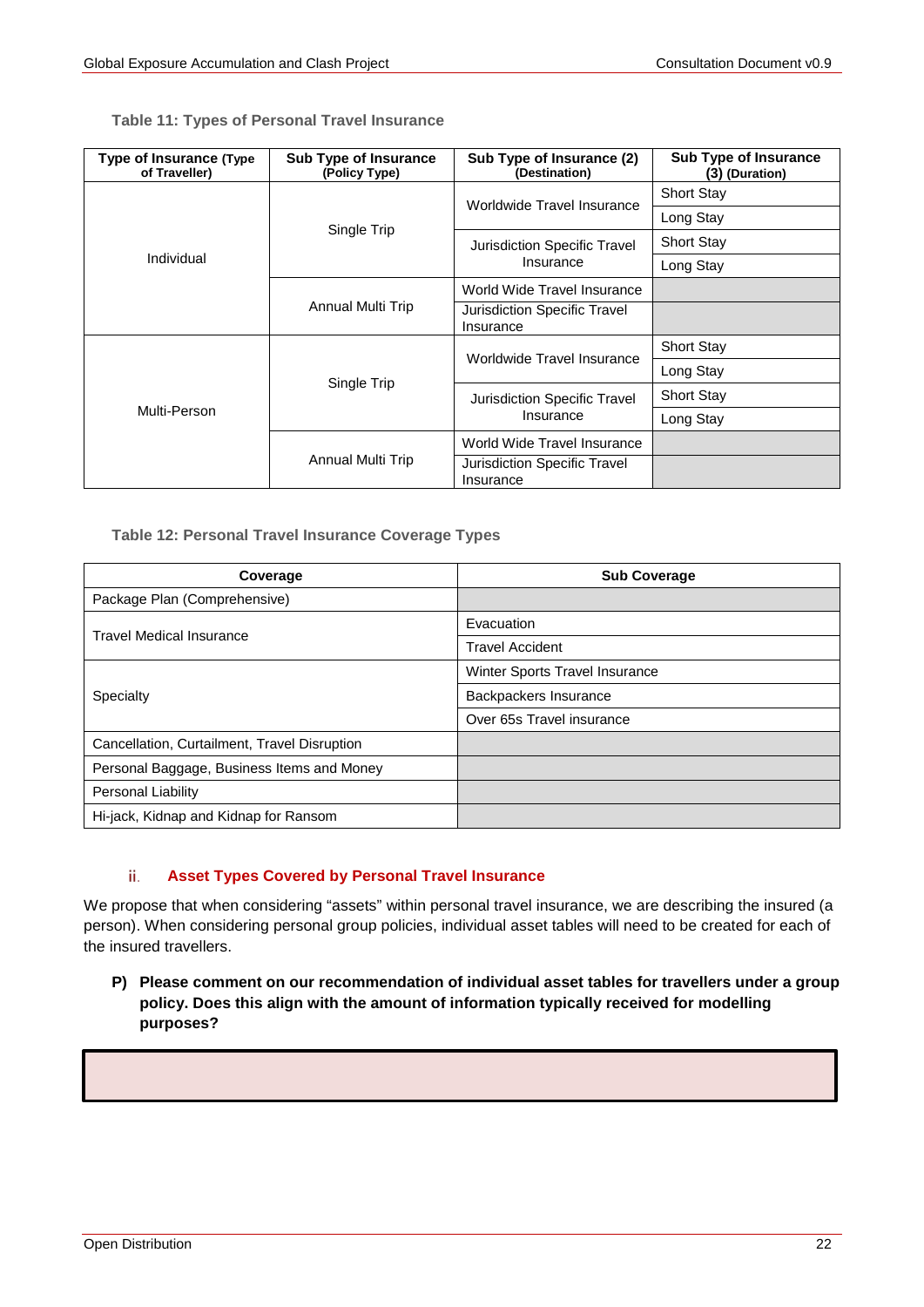#### iii. **Personal Travel Insurance Asset Attributes**

A majority of the required information about the insured will be collected in [Table 1: Information About the](#page-8-3)  [Insured.](#page-8-3) In addition to this information, we also suggest the attributes be stored, summarised in [Table 13:](#page-22-0)  [Personal Travel Insurance](#page-22-0) **Attributes**.

<span id="page-22-0"></span>**Table 13: Personal Travel Insurance Attributes**

| <b>Attribute</b>                | <b>Sub Attribute</b> |
|---------------------------------|----------------------|
| Gender                          |                      |
| Date of Birth                   |                      |
| Age                             |                      |
| Address                         |                      |
| <b>Travel Jurisdiction</b>      |                      |
| Pre-existing/Chronic Conditions |                      |

### **Q) Please comment on the proposed travel insurance asset attributes.**

#### **Fixed Locations, Jurisdictions, and Geographical Area of Operation**  iv.

[Dictionary: Personal Travel Insurance – Fixed Locations, Jurisdictions, and Geographical Area of Operation]

Geography and jurisdiction plays a fundamental role for personal travel insurance, yet often suffers from a distinct lack of detail. We propose that the jurisdiction identified within the asset attributes is the location used during risk modelling. For multiple trips or worldwide policies, this is potentially not an option, and geography may not be available.

### **R) Please comment if you feel this is sufficient. Is there anything else we need to consider or alternatives that are used in practice?**

### **11.4. Personal Accident Insurance**

Accident insurance is essentially a lump sum of money which is paid in the case of a sudden accident. The money is given to the insured and can be used to help pay for medical expenses or funeral costs. We understand that accident insurance can either be taken out as a stand-alone policy, or as a benefit included within another product. Within the GEAC schema, it is maintained as an independent line of insurance.

Accident insurance can be purchased as a group insurance policy or personal insurance policy. Typically group insurance policies are purchased by employers, whilst personal accident insurance is purchased by individuals for their own use. We discuss group accident insurance within the commercial lines of insurance section. This starts on page [31.](#page-29-0)

#### i. **Types of Personal Accident Insurance**

We suggest that there are no further sub-types of personal accident insurance. We suggest the following coverages are available within personal accident insurance: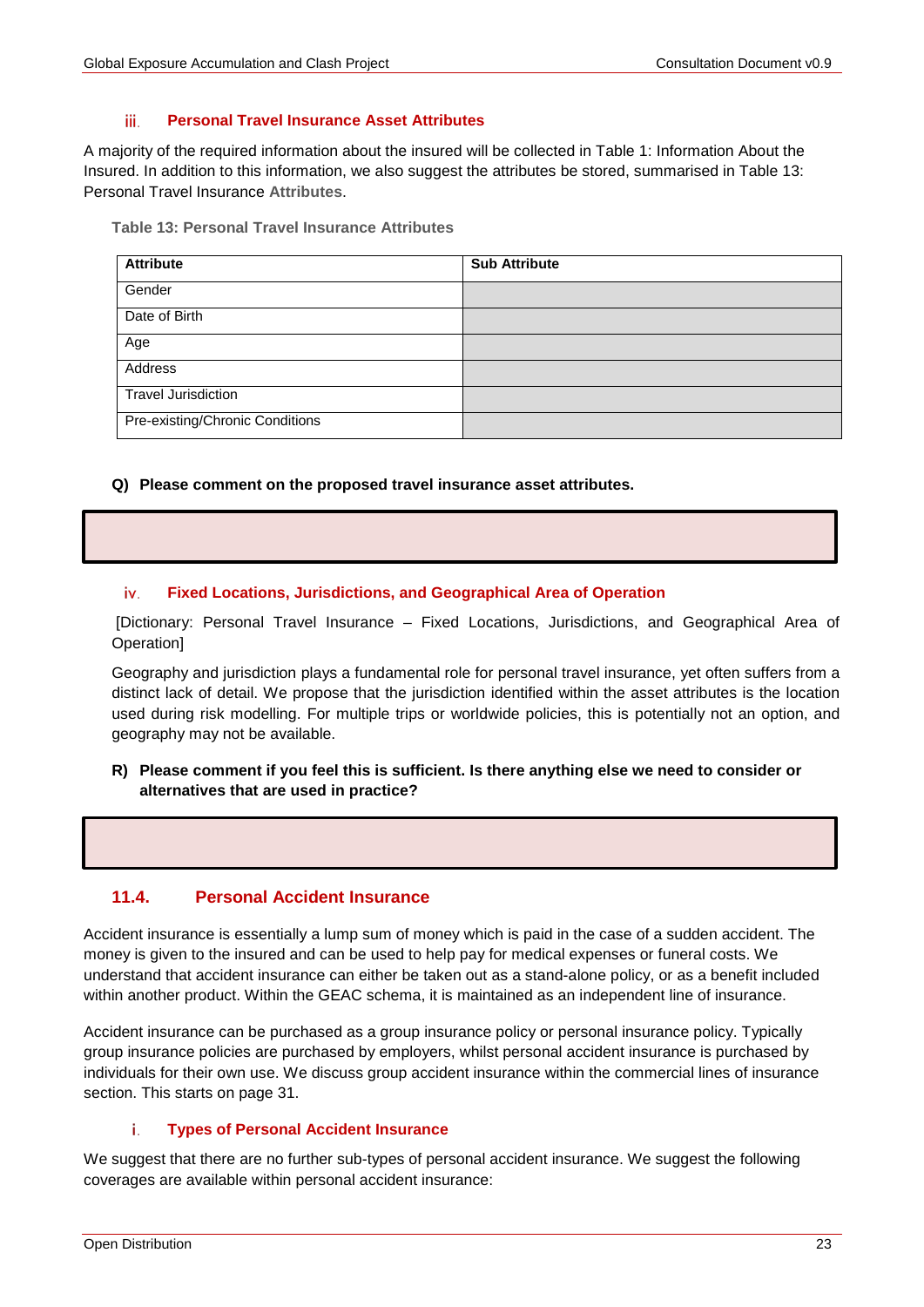#### **Table 14: Personal Accident Coverage Types**

| <b>Coverage Types</b>         |
|-------------------------------|
| Death                         |
| <b>Funeral Expanses</b>       |
| Permanent total disablement   |
| Permanent partial disablement |
| Temporary total disablement   |
| Temporary partial disablement |
| <b>Medical Expenses</b>       |

### **S) Are you aware of any further differentiation in types or additional coverages in Personal Accident Insurance?**

#### ii. **Asset Types Covered by Personal Accident Insurance**

The individual receiving the coverage is the asset within the policy.

#### iii. **Personal Accident Insurance Asset Attributes**

We propose the following information is captured regarding the insured individual. We recognise that the amount of information available will vary depending on policy type, and recommend information is included as it is provided to the insurer. What is listed below is considered the minimum information required.

**Table 15: Personal Accident Asset Attributes**

| <b>Asset Attributes</b> |
|-------------------------|
| Name                    |
| Date of Birth           |
| Location                |
| Sex                     |

#### **T) Please comment if additional information is collected regarding the insured employees.**

#### iv. **Fixed Locations, Jurisdictions, and Geographical Area of Operation**

We assume location will be the same as the location listed in [Table 24: Group Accident Employee Attributes.](#page-30-0) If an alternative location is required, it can be identified in this section.

#### **U) Please comment on the geographic information required for Group Accident Insurance? How is location typically represented?**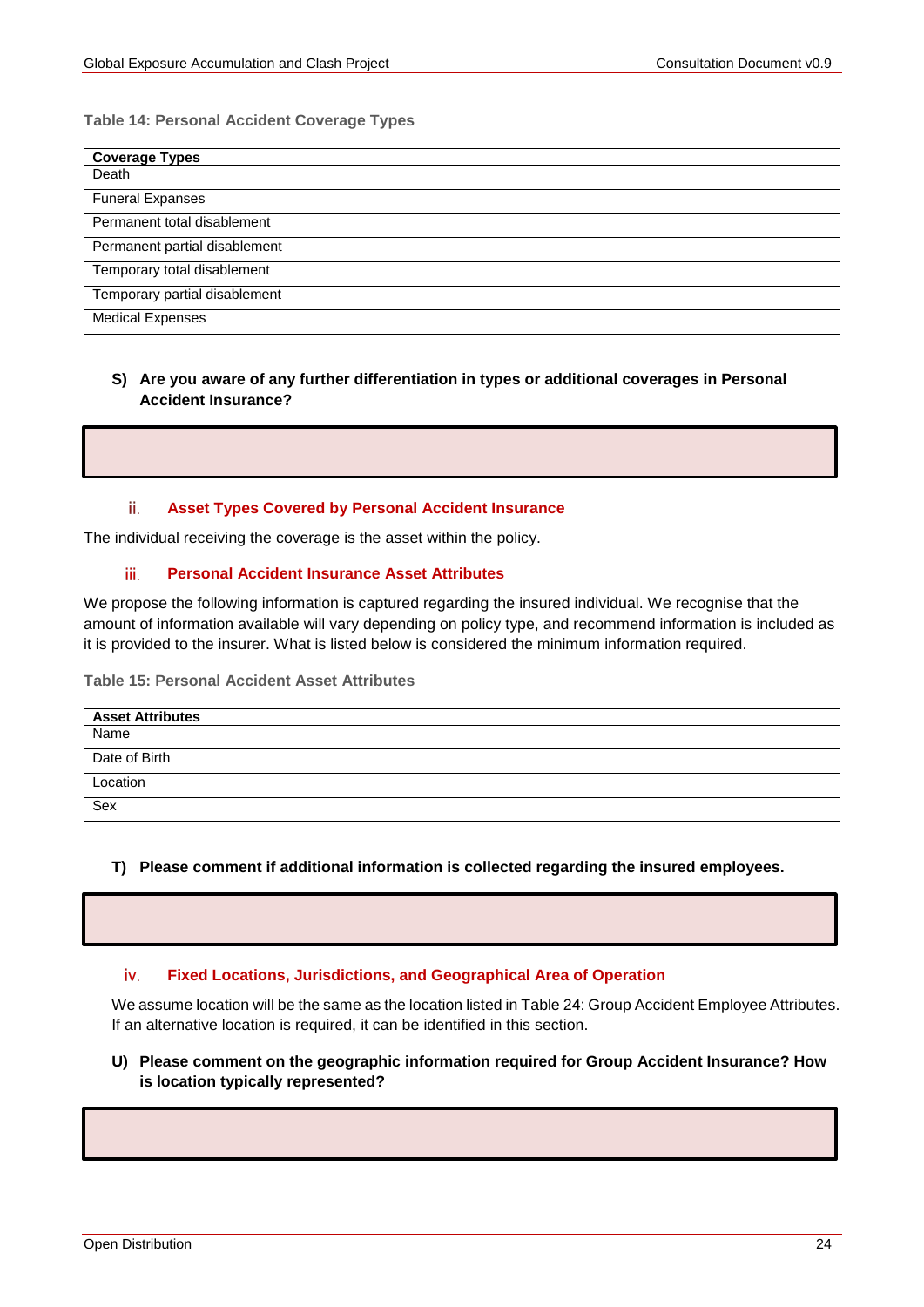# <span id="page-24-0"></span>**12.Commercial Lines**

Commercial lines are a broad category which includes multiple lines of insurance. We propose these can be summarised as:

- i. Commercial Property
	- a. Property Damage
	- b. Business Interruption
	- c. Contents
- ii. Commercial Auto
- iii. Business Travel insurance
- iv. Group Accident

This structure is inherently different than how we have previously considered lines during modelling, but suggests that this more closely aligns with how insurance portfolios are organized. This category sits in close conjunction with Section [11, Personal Lines.](#page-18-0) The included lines of insurance are detailed below.

# **12.1. Commercial Property**

Commercial property is insurance taken to cover commercial property, business interruption, and contents damage.

We made the conscious decision from the outset of the project not to pursue a property schema. This is due to the wide number of pre-existing property schemas already in place within the industry.

### **12.2. Commercial Auto**

Auto insurance provides coverage for automobiles and the liabilities associated with their operation. Many jurisdictions legally require auto insurance to cover bodily injury liability and property damage liability.

#### i. **Types of Insurance and Coverages within Auto**

[Dictionary: Auto – Types of Insurance]

We propose that Auto insurance can be broadly classified by both type of insurance and coverages. This is summarised in [Table 16: Types of insurance](#page-24-1) and coverages within Commercial Auto.

<span id="page-24-1"></span>**Table 16: Types of insurance and coverages within Commercial Auto.**

| <b>Type of Insurance</b>                                                                                       | <b>Sub-Type of Insurance</b>  | <b>Coverages</b>                                          | <b>Sub Coverage</b>                       |
|----------------------------------------------------------------------------------------------------------------|-------------------------------|-----------------------------------------------------------|-------------------------------------------|
|                                                                                                                | <b>Business Auto Coverage</b> | <b>Property Damage Liability</b>                          |                                           |
|                                                                                                                |                               | <b>Bodily Injury Liability</b>                            |                                           |
|                                                                                                                |                               | <b>Physical Damage</b>                                    | Comprehensive Physical<br>Damage Coverage |
| Commercial Auto Insurance<br>Commercial Car Insurance<br>Truck Insurance<br>Fleet Insurance<br>Garage Coverage |                               |                                                           | <b>Collision Coverage</b>                 |
|                                                                                                                |                               | <b>Auto Medical Payments</b>                              |                                           |
|                                                                                                                |                               | Uninsured and<br><b>Underinsured Motorist</b><br>Coverage |                                           |
|                                                                                                                |                               | <b>Liability Coverage</b>                                 | <b>Garage Operations</b>                  |
|                                                                                                                |                               |                                                           | Non-Auto Loss Exposure                    |
|                                                                                                                |                               | Garage Keepers Coverage                                   |                                           |
|                                                                                                                |                               | <b>Physical Damage</b><br>Coverage                        |                                           |
|                                                                                                                | Motor Carrier Coverage        | Motor Carrier Coverage                                    |                                           |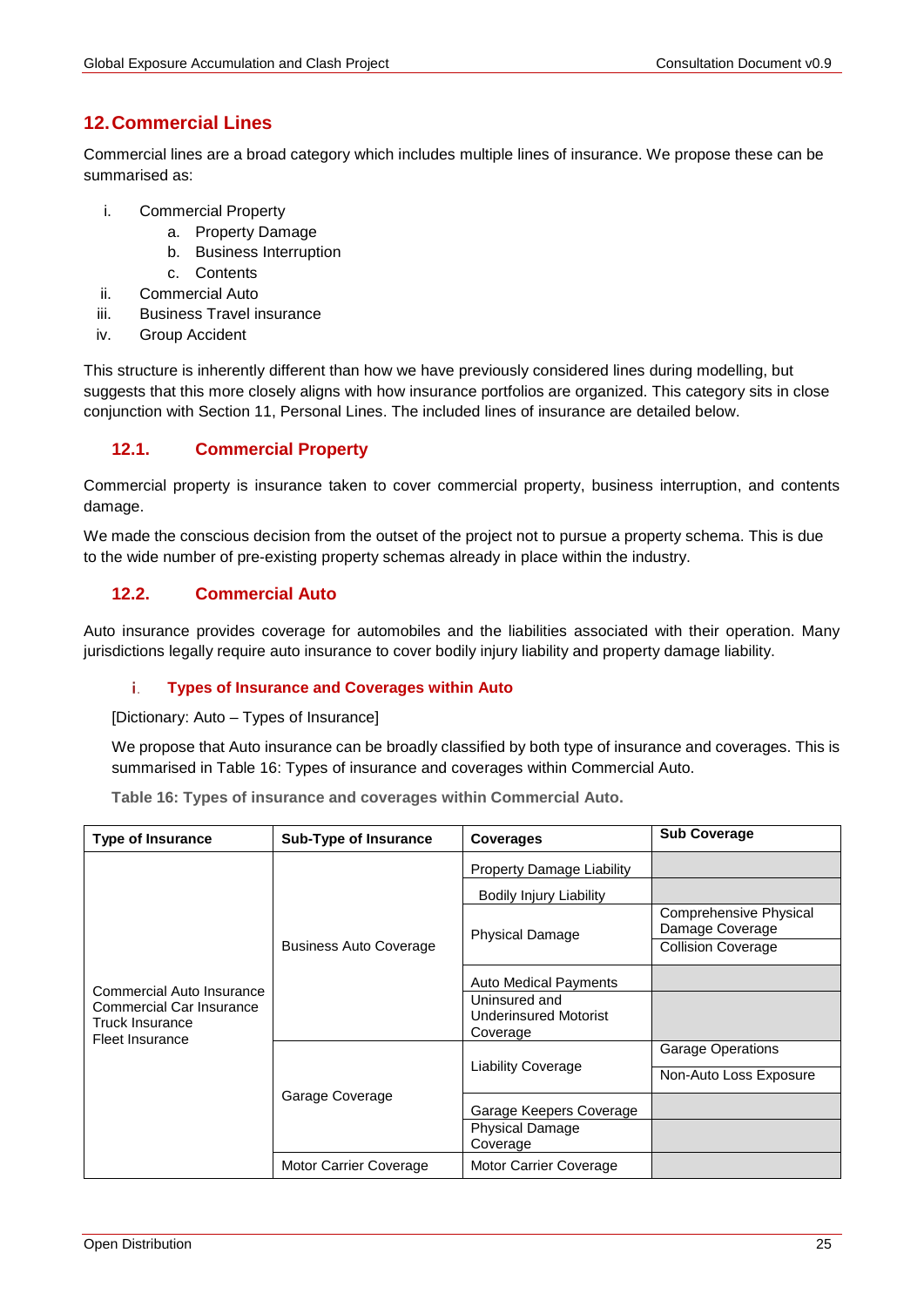**V) Please comment on the proposed types of auto insurance and their associated coverages, outlined above.**

#### **Asset Types Covered by Commercial Auto Insurance** ii.

We propose asset types within auto can be classified in the following categories. Please note that this list has been adapted from the American National Standard's "Manual on Classification of Motor Vehicle Traffic Accidents", 2007 and HM Revenue & Customs' "Classifying Vehicles, Parts and Accessories", 2017.

|  | Table 17: Types of asset within Commercial Auto. |  |
|--|--------------------------------------------------|--|
|--|--------------------------------------------------|--|

| <b>Asset Type</b>      | <b>Asset Sub Type</b>    | Asset Sub Type (1)                           |
|------------------------|--------------------------|----------------------------------------------|
|                        | Van Sized Bus            |                                              |
| <b>Bus</b>             | Small Bus                |                                              |
|                        | Large Bus                |                                              |
|                        | School Bus               |                                              |
|                        | <b>Other Bus</b>         |                                              |
| Garage                 |                          |                                              |
| Motorcycle             | Moped                    |                                              |
| Other Automobile       |                          |                                              |
| Other motor vehicle    | Low Speed Vehicle        | <b>All-Terrain Vehicle</b>                   |
|                        | <b>Tanks</b>             |                                              |
|                        | Armoured vehicle         |                                              |
| Passenger Cars         |                          |                                              |
|                        | <b>Light Truck</b>       |                                              |
| Truck                  | Medium Truck             |                                              |
|                        | <b>Heavy Truck</b>       |                                              |
|                        | Single Unit Truck        |                                              |
|                        | <b>Truck Combination</b> | Single Unit Truck and Full Trailer           |
|                        |                          | Single Unit Truck and Semi-Trailer           |
|                        |                          | <b>Truck Tractor and Semi-Trailer</b>        |
|                        |                          | Truck Tractor, Semi-Trailer and Full Trailer |
|                        | Mini                     |                                              |
| <b>Utility Vehicle</b> | Small                    |                                              |
|                        | Midsize                  |                                              |
|                        | Full-Size                |                                              |
|                        | Large                    |                                              |
| Van                    | Cargo Van                |                                              |
|                        | Passenger Van            |                                              |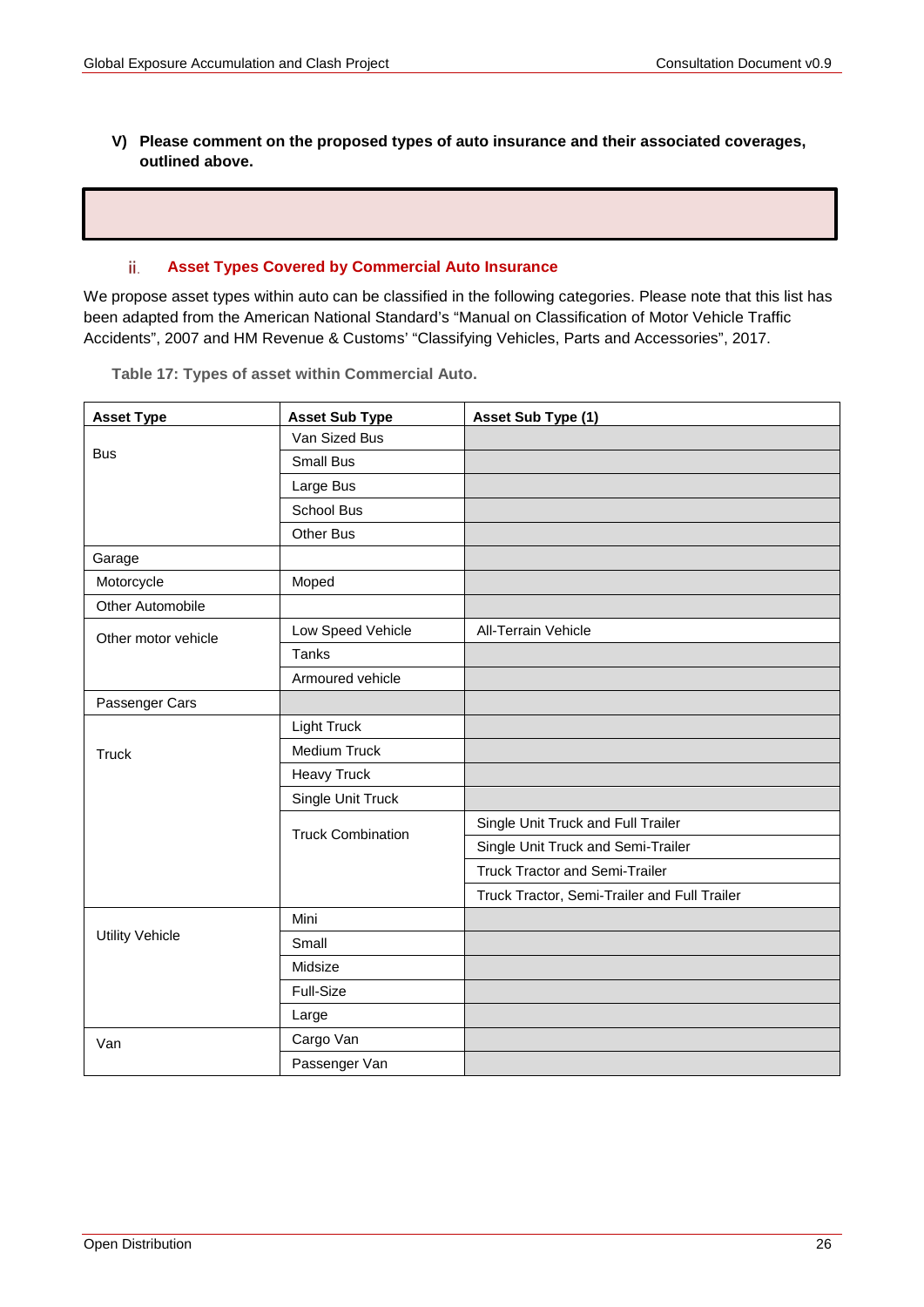#### **W) Please comment on the proposed asset types covered by auto insurance.**

#### iii. **Auto Asset Attributes**

The sub-type of insurance dictates to the asset attribute collected. This is summarised within [Table 18:](#page-26-0)  Commercial [Auto Asset Attributes.](#page-26-0)

<span id="page-26-0"></span>**Table 18: Commercial Auto Asset Attributes**

| Sub-type of Insurance         | Asset      | <b>Asset Attribute</b>                    |
|-------------------------------|------------|-------------------------------------------|
| <b>Business Auto Coverage</b> |            | Type of Insured Motor Vehicle             |
|                               | Automotive | Covered Auto Symbols Number <sup>12</sup> |
| Garage Coverage               | Garage     | <b>Type of Operations</b>                 |
|                               |            | Type of Assets Held Onsite <sup>13</sup>  |
|                               |            | Average Number of Assets Onsite           |
| Motor Carrier Coverage        | Truck      | Type of Operation                         |
|                               |            | Type of Asset Used                        |
|                               |            | Average Number of Assets<br>Inventory     |
|                               |            | Average number of Trips per Year          |
|                               |            | Average Length of Trip                    |
|                               |            | Jurisdiction of Trips                     |

**Table 19: Covered Auto Symbols for Commercial Auto**

| <b>Symbol Number</b> | <b>Coverage Range</b>                                      |
|----------------------|------------------------------------------------------------|
|                      | Any Auto                                                   |
| $\mathcal{P}$        | Owned Autos Only                                           |
| 3                    | Owned Private Passenger Autos Only                         |
| 4                    | Owned Autos Other Than Private Passenger Autos Only        |
| 5                    | Owned Autos Subject to No-Fault                            |
| 6                    | Owned Autos Subject to a Compulsory Uninsured Motorist Law |
| 7                    | <b>Specifically Described Autos</b>                        |
| 8                    | <b>Hired Autos Only</b>                                    |
| 9                    | Non-owned Autos Only                                       |
| 19                   | Mobile Equipment Subject to a Motor Vehicle Insurance Law  |

<span id="page-26-1"></span> <sup>12</sup> Covered auto symbols identify the type of coverage applied to commercial autos, ranging from specific coverage to broad coverage. These symbols are listed in Table 9: Commercial Auto Asset Attributes

<span id="page-26-2"></span><sup>&</sup>lt;sup>13</sup> See Table 6: Types of asset within Auto for a comprehensive list of potential assets.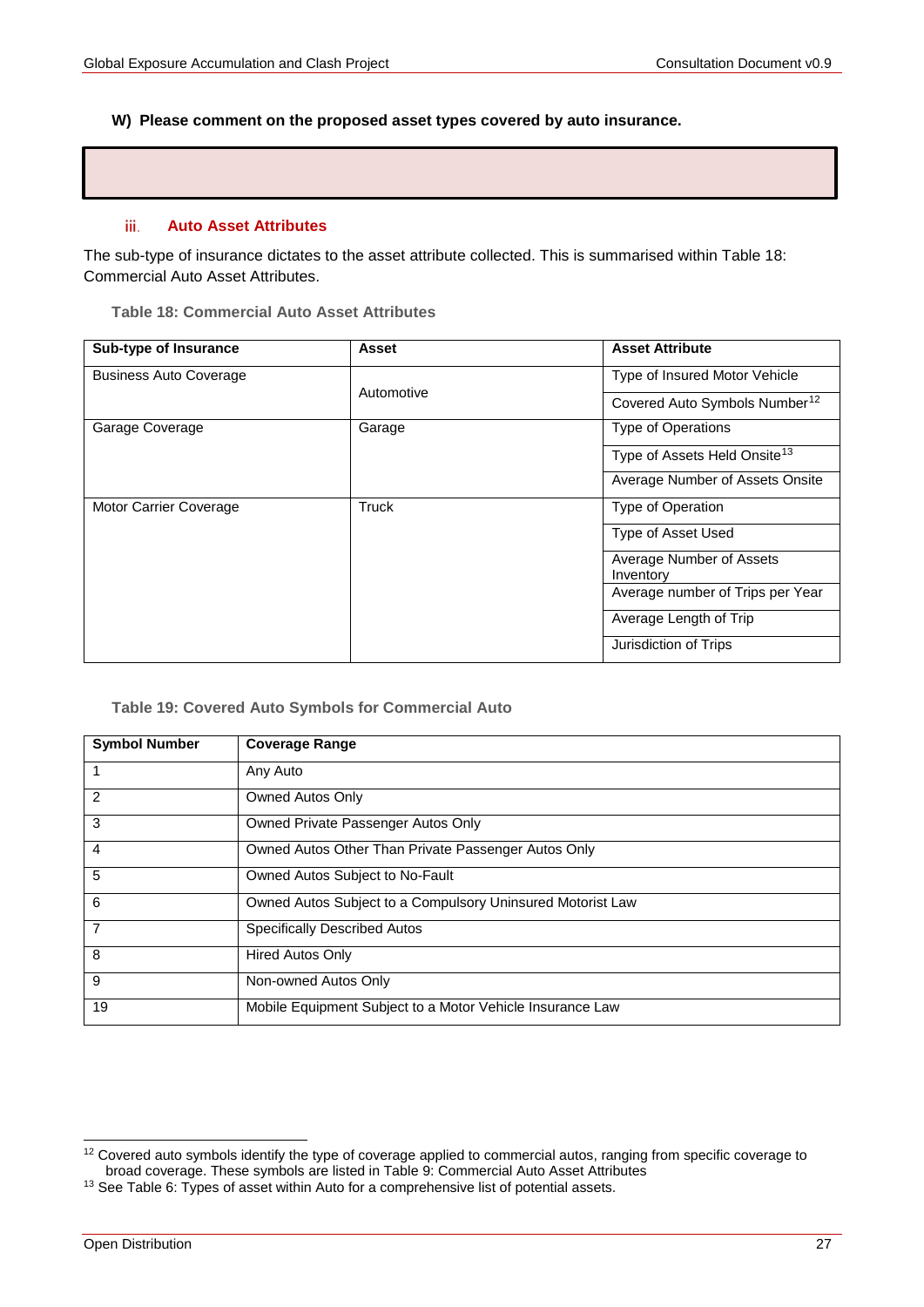### **X) Please comment on the proposed asset attributes outlined. Are there additional attributes which are typically collected?**

#### iv. **Fixed Locations, Jurisdictions, and Geographical Area of Operation**

[Dictionary: Auto Insurance – Fixed Locations, Jurisdictions, and Geographical Area of Operation]

Fixed assets, such as garages, can be individually located by latitude and longitude coordinates or a geospatial object to provide geo-referencing for risk analysis and exposure management. When considering mobile assets, which accounts for most auto assets, location can be selected by jurisdiction, the policy's listed location, or the location of maximum duration.

#### **Y) Please comment if you feel this is sufficient. Is there anything else we need to consider?**

### **12.3. Business Travel insurance**

Business travel insurance provides coverage for unforeseen events that occur while traveling for business. A core component of travel insurance relates to travel health insurance, which provides health coverage while away from one's permanent jurisdiction.

#### **Types of Insurance and Coverages within Business Travel Insurance** i.

[Dictionary: Business Travel Insurance – Types of Insurance]

We propose that business travel insurance can be broadly classified by type and coverage. We believe that the coverage is consistent for each type of insurance. Types of insurance are summarised in [Table 20:](#page-27-0)  [Types of Business Travel Insurance](#page-27-0). Types of coverages are summarised in Table 21: Business Travel Insurance Coverage Types

<span id="page-27-0"></span>**Table 20: Types of Business Travel Insurance**

| <b>Type of Insurance (Destination)</b> | <b>Sub Type of Insurance (Duration)</b> |
|----------------------------------------|-----------------------------------------|
| Worldwide Travel Insurance             | <b>Short Stay</b>                       |
|                                        | Long Stay                               |
| Jurisdiction Specific Travel Insurance | <b>Short Stay</b>                       |
|                                        | Long Stay                               |

#### **Table 21: Business Travel Insurance Coverage Types**

| Coverage                                     | <b>Sub Coverage</b>    |
|----------------------------------------------|------------------------|
| Package Plan (Comprehensive)                 |                        |
|                                              | Evacuation             |
| <b>Travel Medical Insurance</b>              | <b>Travel Accident</b> |
| Cancellation, Curtailment, Travel Disruption |                        |
| <b>Employee Replacement Expenses</b>         |                        |
| Personal Baggage, Business Items and Money   |                        |
| Personal Liability                           |                        |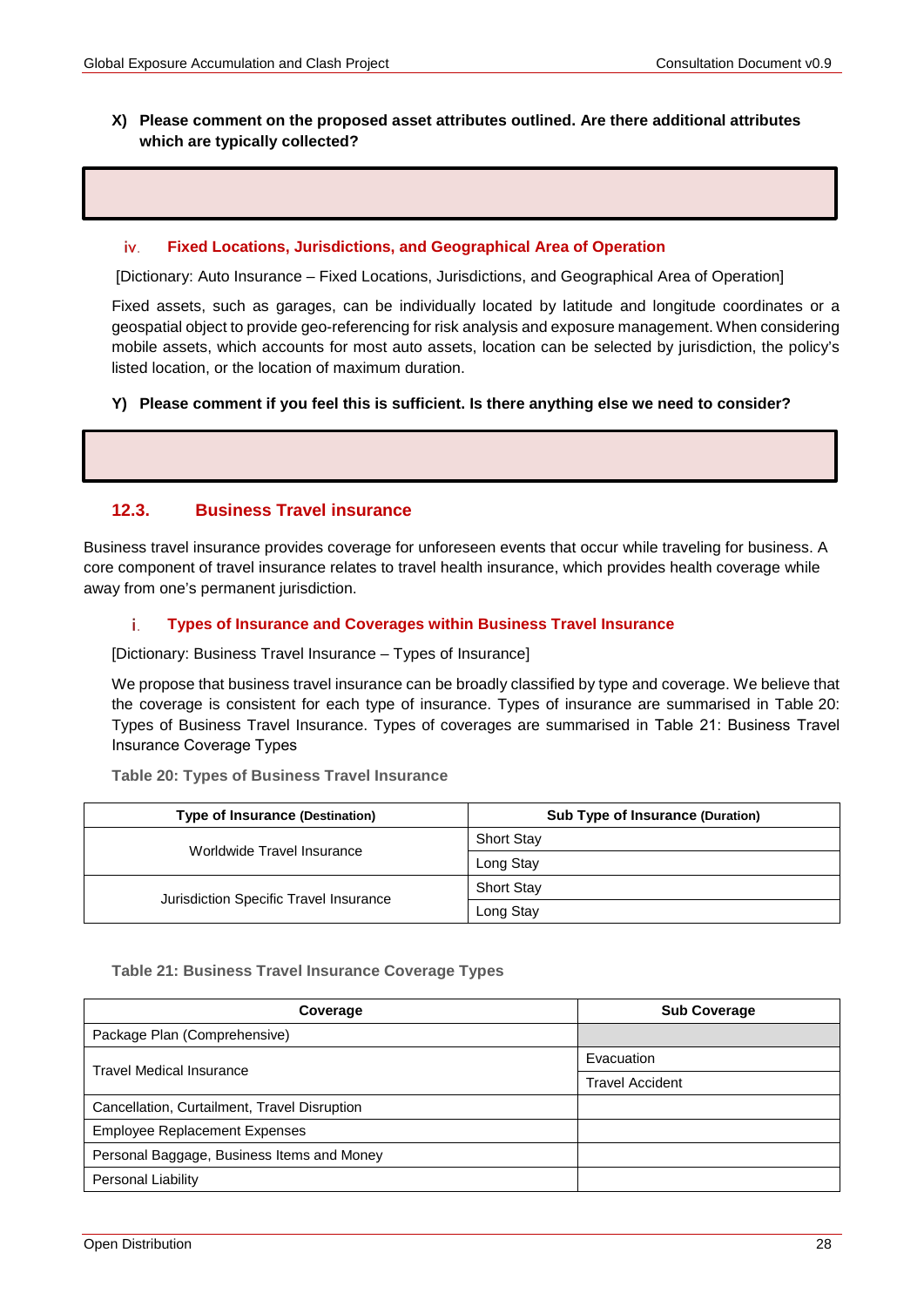| Hi-jack, Kidnap and Kidnap for Ransom |  |
|---------------------------------------|--|
| <b>Winter Sports</b>                  |  |

#### **Asset Types Covered by Business Travel Insurance** ii.

We propose that when considering "assets" within business travel insurance, we describe the insured person.

**Z) Please comment on our recommendation of individual asset tables for travellers under a group policy. Does this align with the amount of information typically received for modelling purposes? Or may multiple persons be captured as one asset when considering personal travel insurance?**

#### **Business Travel Insurance Asset Attributes** iii.

The information about the insured, captured in [Table 1: Information About the Insured,](#page-8-3) will be specific to the issuing organisation, or company taking out the insurance policy. The individual assets' information would likely differ. We summarise the attributes required below.

**Table 22: Business Travel Insurance Attributes**

| <b>Attribute</b>                | <b>Sub Attribute</b> |
|---------------------------------|----------------------|
| Name                            |                      |
| Gender                          |                      |
| Date of Birth                   |                      |
| Age                             |                      |
| Address                         |                      |
| <b>Travel Jurisdiction</b>      |                      |
| Pre-existing/Chronic Conditions |                      |

**AA)Please comment on the proposed travel insurance asset attributes. Would pre-existing or chronic conditions be recorded within a business travel insurance policy?** 

#### **Fixed Locations, Jurisdictions, and Geographical Area of Operation**  iv.

[Dictionary: Personal Travel Insurance – Fixed Locations, Jurisdictions, and Geographical Area of Operation]

Geography and jurisdiction plays a fundamental role for personal travel insurance, yet often suffers from a distinct lack of detail. We propose that the jurisdiction identified within the asset attributes is the location used during risk modelling. For multiple trips or worldwide policies, this is potentially not an option, and geography may not be available.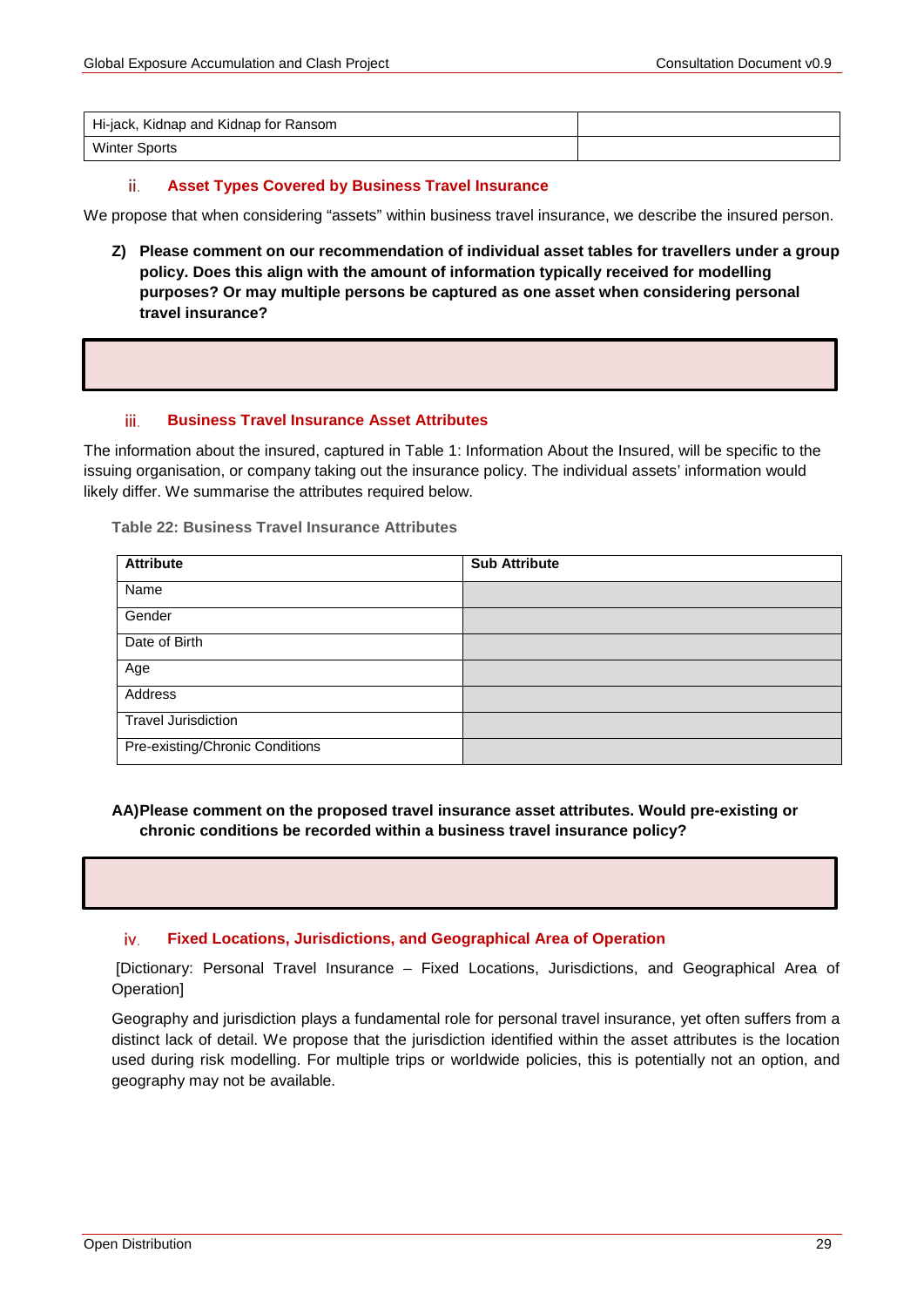#### **BB)Please comment if you feel this is sufficient. Is there anything else we need to consider or alternatives which are used in practice?**

### **12.4. Group Accident Insurance**

Accident insurance is essentially a lump sum of money which is paid in the case of a sudden accident. The money is given to the insured and can be used to help pay for medical expenses, funeral costs, cover absences and rehire staff. We understand that accident insurance can either be taken out as a stand-alone policy, or as a benefit included within another product. Within the GEAC schema, it is maintained as an independent line of insurance.

Accident insurance can be purchased as a group insurance policy or personal insurance policy. Typically group insurance policies are purchased by employers, whilst personal accident insurance is purchased by individuals for their own use. We discuss personal accident insurance within the personal lines of insurance section. This starts on page 23.

#### v. **Types of Group Accident Insurance**

We suggest that there are no further sub-types of group accident insurance. We suggest the following coverages are available within the group accident insurance:

**Table 23: Group Accident Coverage Types**

| <b>Coverage Types</b>         |
|-------------------------------|
| Death                         |
| <b>Funeral Expanses</b>       |
| Permanent total disablement   |
| Permanent partial disablement |
| Temporary total disablement   |
| Temporary partial disablement |
| <b>Medical Expenses</b>       |

#### **CC)Are you aware of any further differentiation in types or additional coverages of Group Accident Insurance?**

#### vi. **Asset Types Covered by Group Accident Insurance**

<span id="page-29-0"></span>We propose that the employees within the organisation are the assets within the policy. Each insured employee requires an individual record.

#### **DD) Please comment on our recommendation of viewing each employee as individual assets. Does this align with your current practice?**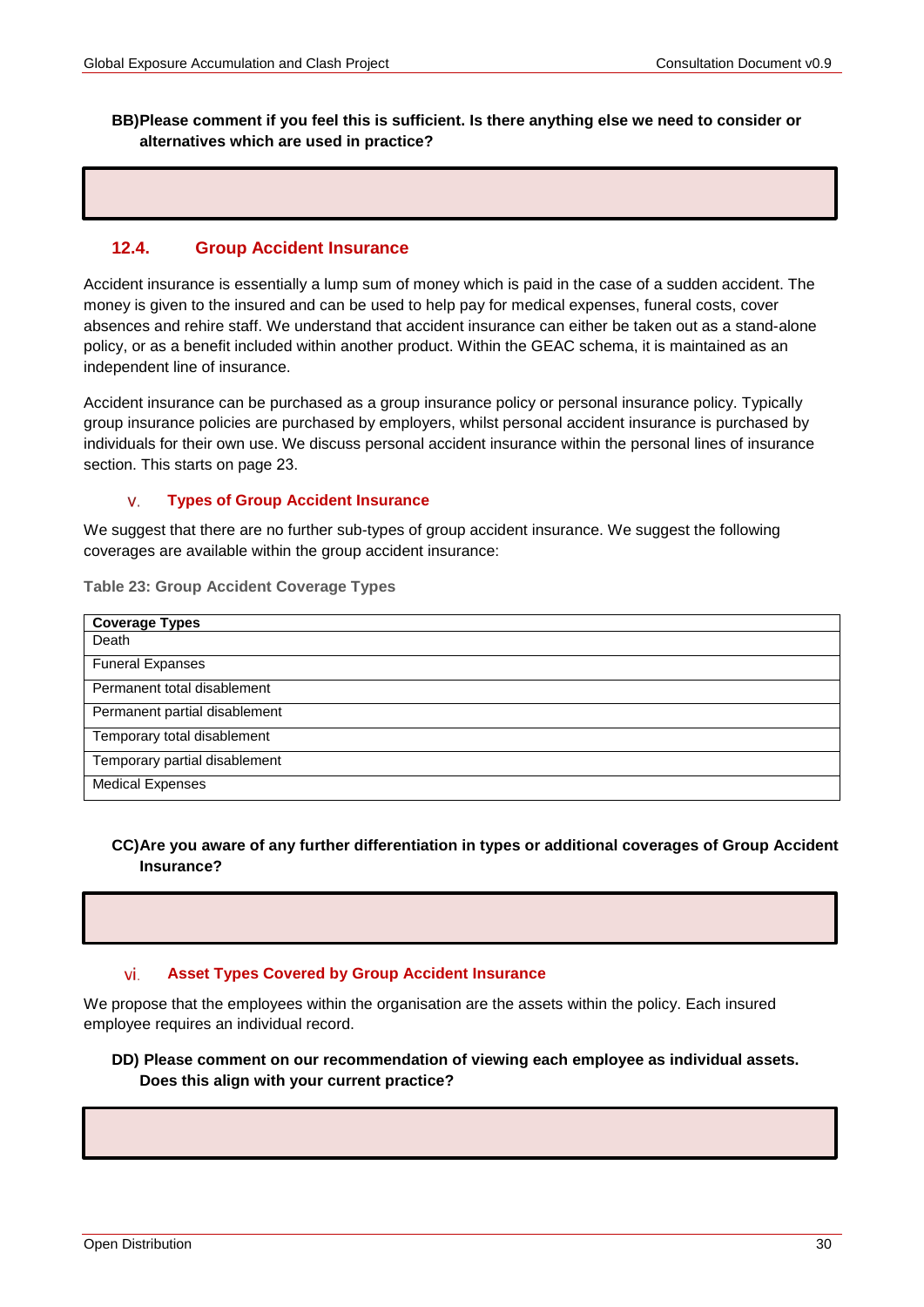#### vii. **Group Accident Insurance Asset Attributes**

We propose the following information is captured regarding each employee. We recognise that the amount of information available will vary depending on policy type, and recommend information is included as it is provided to the insurer.

<span id="page-30-0"></span>**Table 24: Group Accident Employee Attributes**

| <b>Employee Attributes</b> |
|----------------------------|
| Name                       |
| <b>ID Number</b>           |
| Date of Birth              |
| Location                   |
| Occupation                 |
| Sex                        |

**EE)Please comment if additional information is collected regarding the insured employees.**

#### viii. **Fixed Locations, Jurisdictions, and Geographical Area of Operation**

We assume location will be the same as the location listed in [Table 24: Group Accident Employee Attributes.](#page-30-0) If an alternative location is required, it can be identified in this section.

### **FF) Please comment on the geographic information required for Group Accident Insurance? How is location typically represented?**